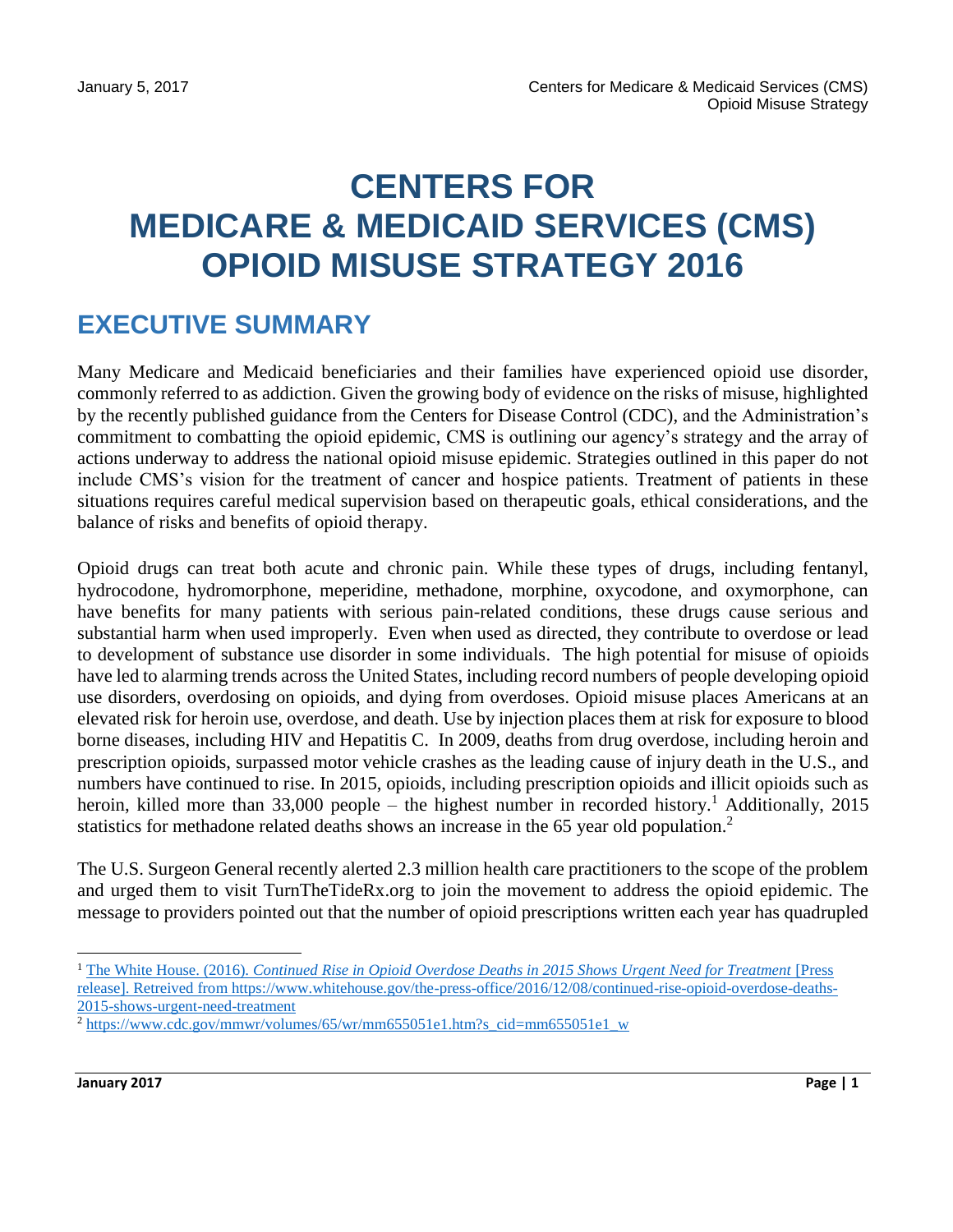in less than two decades, yet pain reported by Americans has not changed during that time period. Now, after two decades of increasing prescriptions, nearly two million people suffer from prescription opioid use disorder. The Medicare population has among the highest and fastest-growing rates of diagnosed opioid use disorder, currently at more than 6 of every  $1,000$  beneficiaries.<sup>3</sup> For Medicaid beneficiaries, the prevalence of diagnosed opioid use disorder is even higher, at 8.7 per 1,000, a figure estimated to be over 10 times higher than in populations who receive coverage under private insurance companies.<sup>4</sup> Because there is no systematic policy of screening for opioid use disorder and patients are unlikely to volunteer that they are misusing their medication or are using opioids like heroin because of discrimination and stigma, these rates are likely underestimates.

**CMS has made attacking this devastating epidemic a top priority** and is providing help and resources to clinicians, beneficiaries, and families. This is an ongoing CMS strategy, as part of the HHS Opioid Initiative launched in March 2015, 5 to combat misuse and promote programs that support treatment and recovery support services. The CMS effort includes four priority areas:

- 1. *Implement more effective person-centered and population-based strategies to reduce the risk of opioid use disorders, overdoses, inappropriate prescribing, and drug diversion;*
- *2. Expand naloxone use, distribution, and access, when clinically appropriate;*
- *3. Expand screening, diagnosis, and treatment of opioid use disorders, with an emphasis on increasing access to medication-assisted treatment; and*
- *4. Increase the use of evidence-based practices for acute and chronic pain management.*

The success of this strategy depends upon CMS effectively communicating to everyone who interacts with Medicare and Medicaid. We are working with people with Medicare and Medicaid benefits, their physicians, health insurance plans, and states to improve how opioids are prescribed by physicians and used by patients, how opioid use disorder is identified, how patients are connected to treatment, and how alternative approaches to pain management could be promoted.

 $\overline{a}$ <sup>3</sup> Lembke A, Chen J. Use of Opioid Agonist Therapy for Medicare Patients in 2013. JAMA Psychiatry. 2016; 73(9): 990- 992.

<sup>4</sup> Ghate SR, Haroutiunian S, Winslow R, McAdam-Marx C. Cost and comorbidities associated with opioid abuse in managed care and Medicaid patients in the United States: a comparison of two recently published studies. Journal of Pain & Palliative Care Pharmacotherapy. 2010 Sep; 24(3): 251-8.

<sup>5</sup> HHS.gov News. (2016). *[HHS takes strong steps to address opioid-drug related overdose, death and dependence](http://www.hhs.gov/about/news/2015/03/26/hhs-takes-strong-steps-to-address-opioid-drug-related-overdose-death-and-dependence.html)*, Retrieved from, [http://www.hhs.gov/about/news/2015/03/26/hhs-takes-strong-steps-to-address-opioid-drug-related-overdose-death-and](http://www.hhs.gov/about/news/2015/03/26/hhs-takes-strong-steps-to-address-opioid-drug-related-overdose-death-and-dependence.html)[dependence.html.](http://www.hhs.gov/about/news/2015/03/26/hhs-takes-strong-steps-to-address-opioid-drug-related-overdose-death-and-dependence.html)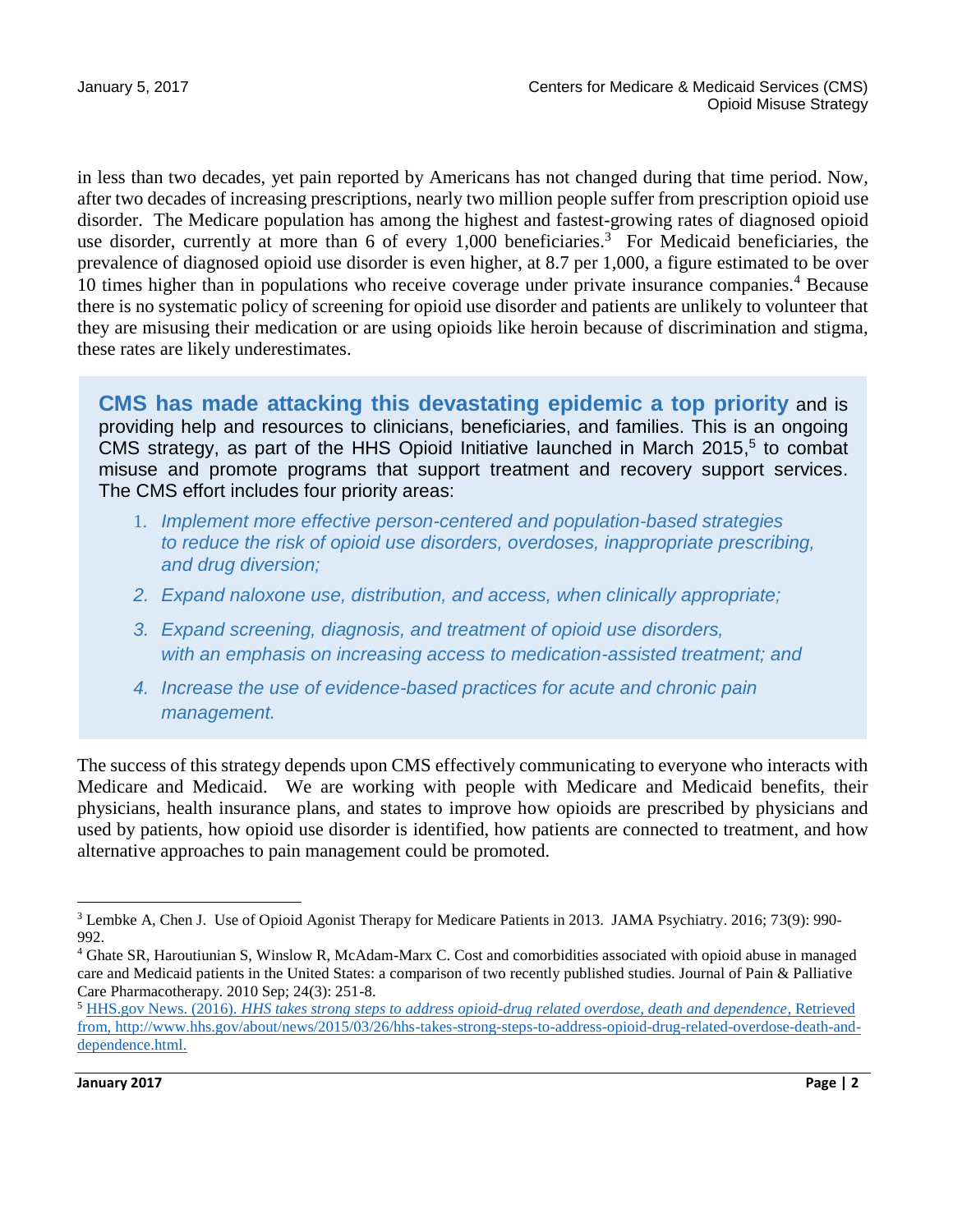## **INTRODUCTION**

## **CMS Mission**

The mission of CMS's Opioid Misuse Strategy is to impact the national opioid misuse epidemic by combating non-medical use of prescription opioids, opioid use disorder, and overdose through the promotion of safe and appropriate opioid utilization, improved access to treatment for opioid use disorders, and evidence-based practices for acute and chronic pain management.

## **Background**

When people with opioid use disorder share their experiences, their stories often have an innocuous beginning: some needed a routine surgical procedure; others experienced a fall or were injured in a car crash. In order to manage pain during the healing process, their doctors prescribed a course of opioid medication, a practice that has become common over the past two decades. Providers were trained to think of pain as the "fifth vital sign" and were encouraged to use aggressive treatments to limit patients' pain. As stated by Surgeon General Vivek Murthy, "Many of us were even taught – incorrectly – that opioids are not addictive when prescribed for legitimate pain," he writes. "The results have been devastating."<sup>6</sup> In his letter to health care practitioners, the Surgeon General summarizes, "We arrived at this place on a path paved with good intentions." <sup>7</sup> Health care providers wanted to control their patients' pain, and opioids seemed to be a low-risk and highly effective means to do so.

## **Prescription Opioid Medications Commonly Linked to Substance Use Disorder:**

- *Fentanyl*
- *Hydrocodone*
- *Oxycodone*
- *Oxymorphone*
- *Hydromorphone*
- *Meperidine*

*The generic names for these medications are displayed. Each is also known by trade names unique to the pharmaceutical companies that manufacture them.* 

*Source[: https://www.drugabuse.gov/drugs](https://www.drugabuse.gov/drugs-abuse/prescription-drugs-cold-medicines)[abuse/prescription-drugs-cold-medicines](https://www.drugabuse.gov/drugs-abuse/prescription-drugs-cold-medicines)*

<sup>6</sup> <https://www.naemt.org/advocacy/news/2016/08/27/surgeon-general-pens-open-letter-on-opioid-crisis>

<sup>7</sup> [Turn The Ride Rx: The Surgeon General's Call to End the Opioid Crisis, http://turnthetiderx.org/](http://turnthetiderx.org/)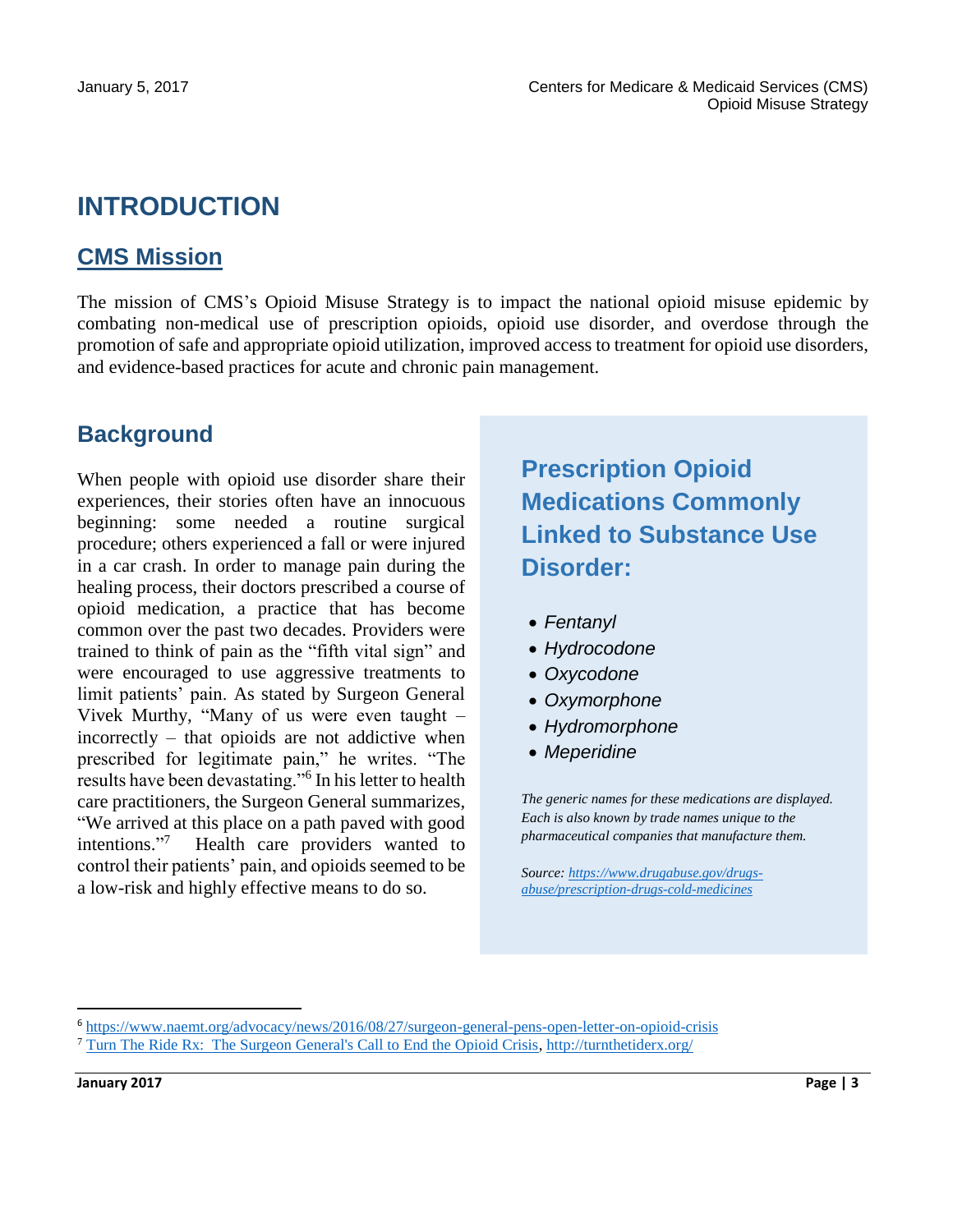While they have benefits, opioid medications, including fentanyl, hydrocodone, hydromorphone, meperidine, morphine, oxycodone, and oxymorphone, are addictive and can be harmful. Opioids are potent

pain relievers that can cause potentially fatal central nervous system and respiratory depression, and their high potential for misuse<sup>8</sup> has led to alarming trends of opioid misuse, use disorder, and overdose across the United States. Those who engage in non-medical opioid use are at an elevated risk for future heroin use,<sup>9</sup> exposure to diseases like HIV and Hepatitis C through injection drug use, $10$  unintentional overdose, and death.<sup>11</sup> These patterns are observed across all socioeconomic groups and geographic areas.

From 2000 to 2014, nearly half a million people died in the

*Note: Strategies outlined in this paper do not include CMS's vision for the treatment of cancer and hospice patients. Treatment of patients in these situations requires medical supervision based on therapeutic goals, ethical considerations, and the balance of risks and benefits of opioid therapy.*

United States from drug overdoses, with the rate of prescription opioid overdoses quadrupling since 1999.<sup>12</sup> In 2009, deaths from drug overdose – including those related to heroin – surpassed motor vehicle crashes as the leading cause of injury death in the United States. In 2014, there were approximately one and a half times more drug overdose deaths in the United States than deaths from motor vehicle crashes.<sup>13</sup> The monetary costs and associated collateral impact to society due to substance use disorder (SUD), including opioid use disorder, are substantial. 14,15 When other adverse health consequences are considered, the impact of the opioid epidemic is even more far-reaching. According to the U.S. Department of Health  $\&$ Human Services (HHS),<sup>16</sup> rates of emergency department (ED) utilization due to opioid use or misuse increased 114 percent between 2004 and 2011. Between 24 and 27 percent of drug-related ED visits become hospital admissions, which further increases the cost of care.<sup>17</sup> Opioid misuse is also associated with an increased risk of infectious disease transmission (most notably HIV and Hepatitis C), falls, and bone fractures. In addition to the devastating impact on patient health, there is also a powerful impact on

<sup>8</sup> Opioid Medications. Retrieved from:<http://www.fda.gov/Drugs/DrugSafety/InformationbyDrugClass/ucm337066.htm> <sup>9</sup> Prescription opioid use is a risk factor for heroin use. Retrieved from: [https://www.drugabuse.gov/publications/research-](https://www.drugabuse.gov/publications/research-reports/relationship-between-prescription-drug-heroin-abuse/prescription-opioid-use-risk-factor-heroin-use)

[reports/relationship-between-prescription-drug-heroin-abuse/prescription-opioid-use-risk-factor-heroin-use](https://www.drugabuse.gov/publications/research-reports/relationship-between-prescription-drug-heroin-abuse/prescription-opioid-use-risk-factor-heroin-use)

<sup>10</sup> HIV, AIDS, and Viral Hepatitis. SAMHSA. Retrieved from: <https://www.samhsa.gov/hiv-aids-viral-hepatitis>

<sup>11</sup> Wilson M. Compton, M.D., M.P.E., Christopher M. Jones, Pharm.D. M.P.H., and Grant T. Baldwin, Ph.D., M.P.H. N Engl J Med 2016; 374:154-163. Retrieved from: [http://www.nejm.org/doi/full/10.1056/NEJMra1508490#t=article.](http://www.nejm.org/doi/full/10.1056/NEJMra1508490#t=article)

<sup>12</sup> <https://www.cdc.gov/media/releases/2015/p1218-drug-overdose.html>

<sup>&</sup>lt;sup>13</sup> [CDC Morbidity and Mortality Weekly Report, January 1, 2016,](http://www.cdc.gov/mmwr/preview/mmwrhtml/mm6450a3.htm)

[http://www.cdc.gov/mmwr/preview/mmwrhtml/mm6450a3.htm.](http://www.cdc.gov/mmwr/preview/mmwrhtml/mm6450a3.htm)

<sup>&</sup>lt;sup>14</sup> <https://www.medicaid.gov/federal-policy-guidance/downloads/cib-07-11-2014.pdf>

<sup>&</sup>lt;sup>15</sup> Substance Abuse and Mental Health Services Administration. National Expenditures for Mental Health Services and Substance Abuse Treatment, 1986–2009. HHS Publication No. SMA-13-4740. Rockville, MD: Substance Abuse and Mental Health Services Administration, 2013.

<sup>16</sup> [ASPE Issue Brief, March 26, 2015, https://aspe.hhs.gov/basic-report/opioid-abuse-us-and-hhs-actions-address-opioid-drug](https://aspe.hhs.gov/basic-report/opioid-abuse-us-and-hhs-actions-address-opioid-drug-related-overdoses-and-deaths)[related-overdoses-and-deaths.](https://aspe.hhs.gov/basic-report/opioid-abuse-us-and-hhs-actions-address-opioid-drug-related-overdoses-and-deaths)

<sup>&</sup>lt;sup>17</sup> SAMHSA DAWN Report, February 22, 2013,

[http://www.samhsa.gov/data/sites/default/files/DAWN127/DAWN127/sr127-DAWN-highlights.htm.](http://www.samhsa.gov/data/sites/default/files/DAWN127/DAWN127/sr127-DAWN-highlights.htm)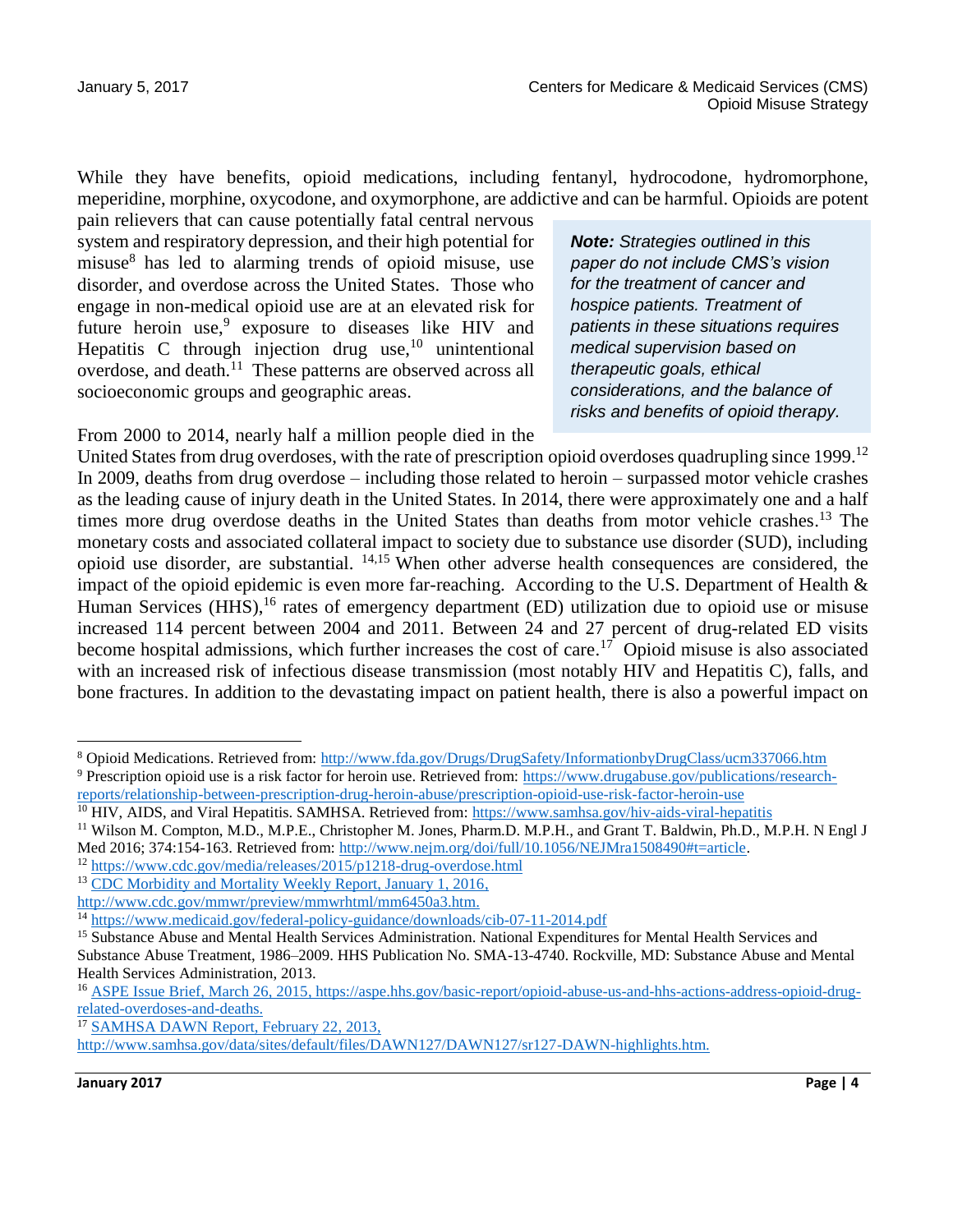the social and emotional well-being of individuals with an opioid use disorder, their caregivers, and family members.

## **CMS PRIORITY AREAS AND VISION FOR THE FUTURE**

HHS has articulated two key goals of its efforts to combat opioid misuse: (1) decreasing opioid overdoses and overall overdose mortality, and (2) decreasing the prevalence of opioid use disorder. To align with and achieve these goals, CMS convened a cross-agency working group to develop CMS's opioid strategy. CMS sought representatives from every component of the agency to ensure a broad range of expertise and perspectives. This diverse group assessed the benefits, limitations, and improvement opportunities within CMS's current policies and programs. The group then defined desired outcomes from the perspective of CMS's unique role as a leading payer of health care and identified key actions to achieve those outcomes.

#### **HHS Priority Areas**

Address opioid prescribing practices to reduce opioid use disorders and overdose

Expand use and distribution of naloxone

Expand use of medication-assisted treatment (MAT) to reduce opioid disorders and overdose

#### **Aligning with the Secretary's initiative, the working group defined four priority areas to drive CMS's strategic and operational planning:**

**1.** Implement more effective person-centered and population-based strategies to reduce the risk of opioid use disorders, overdoses, inappropriate prescribing, and drug diversion.

Limitations in guidelines, training, and tools for appropriate opioid prescribing were contributing factors to the epidemic and must be addressed in order to reduce the risk and incidence of opioid use disorders and overdoses. Data that can help identify drug seeking behaviors, inappropriate prescribing, and drug diversion must also be utilized to minimize risk.

**2.** Expand naloxone use, distribution, and access, when clinically appropriate.

Naloxone is an emergency rescue drug used to reverse opioid overdoses. If it is more widely available, it can be used in critical moments to save the lives of overdose victims in the short term, affording opportunity for long term treatment and recovery.

**3.** Expand screening, diagnosis, and treatment of opioid use disorders, with an emphasis on increasing access to medication-assisted treatment (MAT).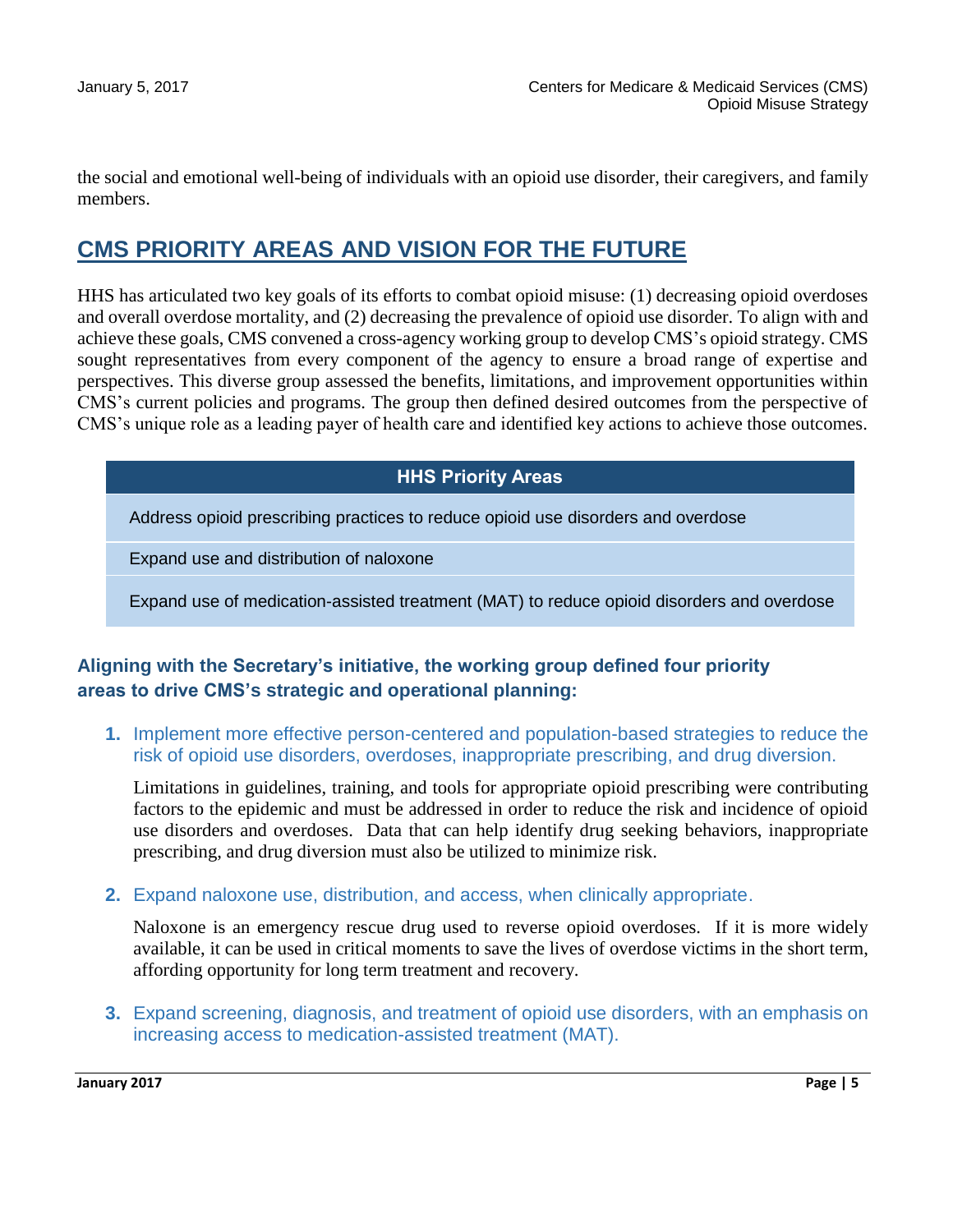MAT is the most effective known intervention for long term recovery from opioid use disorder, yet it is not the most widely used treatment. Increased screening and diagnosis of opioid use disorder and improved access to and use of MAT are critical to making a positive impact on the opioid epidemic.

#### **4.** Increase the use of evidence-based practices for acute and chronic pain management.

Evidence-based practice is an integral part of all of CMS's priority areas, but expanding the evidence base of effective and alternative treatments for acute and chronic pain is especially vital. CMS stated this priority area specifically to emphasize the need to address the limitations of research that is currently available.

For each priority area, the working group identified specific objectives along with current projects and additional priority actions needed to achieve the desired outcomes. The results of this cross-agency collaborative effort are detailed below. Additional information regarding CMS's current projects is provided in the Appendix.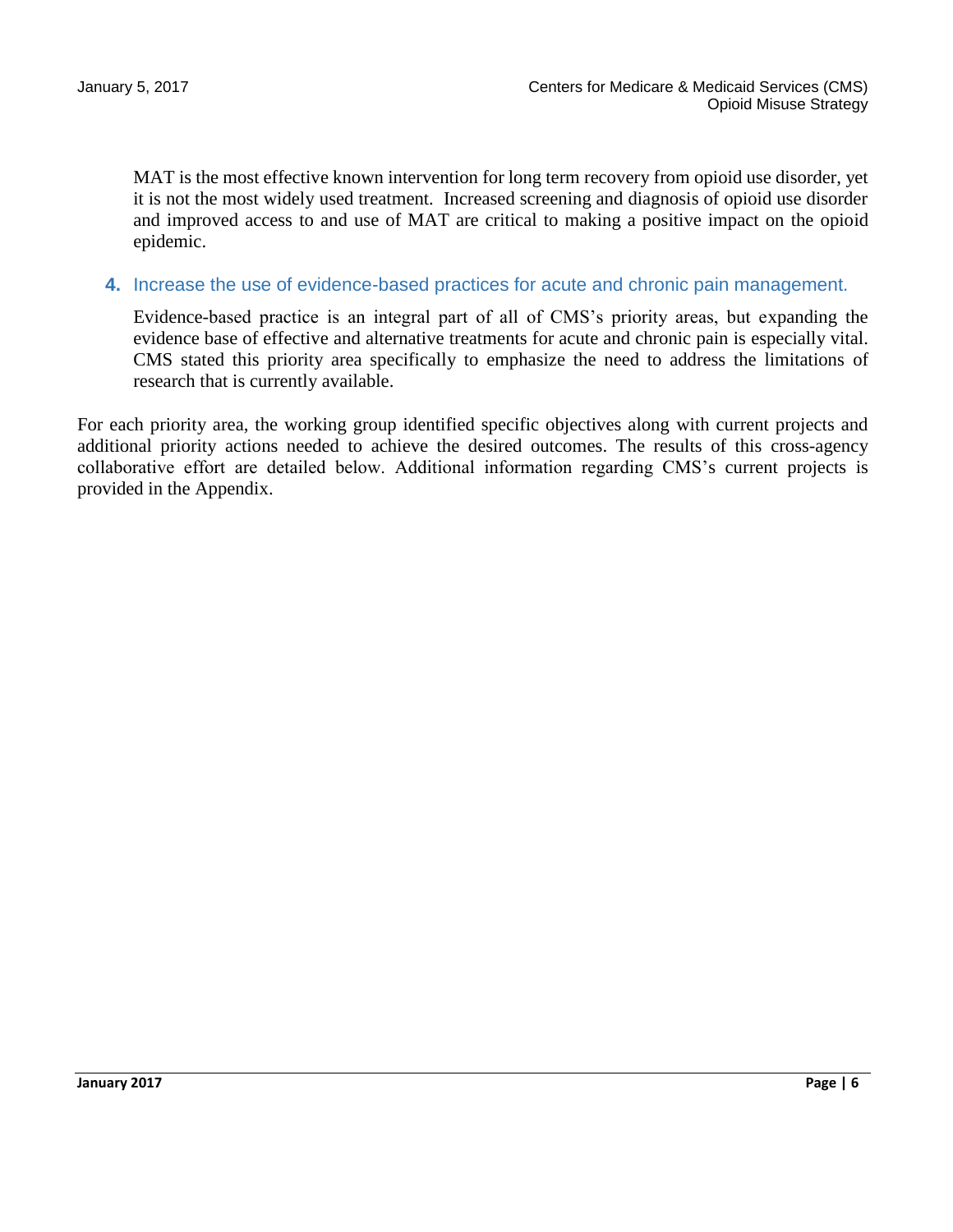## **PRIORITY AREA 1**

Implement more effective person-centered and population-based strategies to reduce the risk of opioid use disorders, overdoses, inappropriate prescribing, and drug diversion.

Opioids are the most commonly prescribed class of medications in the United States.<sup>18</sup> Although about two-thirds of opioid prescriptions are for treatment lasting less than a month, the remainder are for longer term therapy.19,20 The frequent and long term use of these medications constitute a major part of the opioid epidemic in two major ways: First, providers often lack training in the appropriate prescription of opioid medications.<sup>21</sup> In fact, rates of accidental prescription opioid overdose nearly quadrupled from 2000 to 2010.<sup>22</sup> Second, prescription opioids often are diverted, which contributes to the problem of opioid misuse. $^{23}$ This process is abetted by individuals who engage in provider and pharmacy shopping for the purpose of obtaining large quantities of opioids for resale on the black market and, in some cases, providers who knowingly write opioid prescriptions for such patients without adequate medical justification or oversight.

Current CMS activities and future priority actions are intended to address root causes of each of these

#### **OBJECTIVES**

- *1-1: Promote use of evidence-based opioid prescribing guidelines to the health care community*
- *1-2: Develop additional tools for states, beneficiaries, providers, and other stakeholders to use opioids appropriately*
- *1-3: Provide stakeholders with accurate timely, and actionable information on how to use clinical and pharmaceutical data to decrease overdoses*
- *1-4: Provide stakeholders with accurate and timely information and tools to decrease the occurrence of drug diversion*

 $\ddot{\phantom{a}}$ 

<sup>18</sup> [Centers for Disease Control and Prevention. FastStats. Therapeutic drug use. 2014, http://www.cdc.gov/nchs/fastats/drug](http://www.cdc.gov/nchs/fastats/drug-use-therapeutic.htm)[use-therapeutic.htm.](http://www.cdc.gov/nchs/fastats/drug-use-therapeutic.htm)

<sup>&</sup>lt;sup>19</sup> Volkow ND, McLellan TA, Cotto JH, Karithanom M, Weiss SR. Characteristics of opioid prescriptions in 2009. JAMA 2011; 305: 1299-301.

<sup>&</sup>lt;sup>20</sup> Boudreau D, Von Korff M, Rutter CM, et al. Trends in long-term opioid therapy for chronic non-cancer pain. Pharmacoepidemiol Drug Saf 2009; 18: 1166-75.

<sup>&</sup>lt;sup>21</sup> Keller CE, Ashrafioun L, Neumann AM, Van Klein J, Fox CH, Blondell RD. Practices, perceptions, and concerns of primary care physicians about opioid dependence associated with the treatment of chronic pain. Subst Abus 2012; 33: 103-13.  $22$  Substance Abuse and Mental Health Services Administration, Center for Behavioral Health Statistics and Quality: Results from the 2012 National Survey on Drug Use and Health: Summary of National Findings (NSDUH Series H-46, HHS Publication No (SMA) 13-4795). Rockville, Md, 2013

<sup>&</sup>lt;sup>23</sup> Volkow, ND, McLellan, AT. Opioid abuse in chronic pain – Misconceptions and mitigation strategies. NEJM 374:13 1253  $-1263.$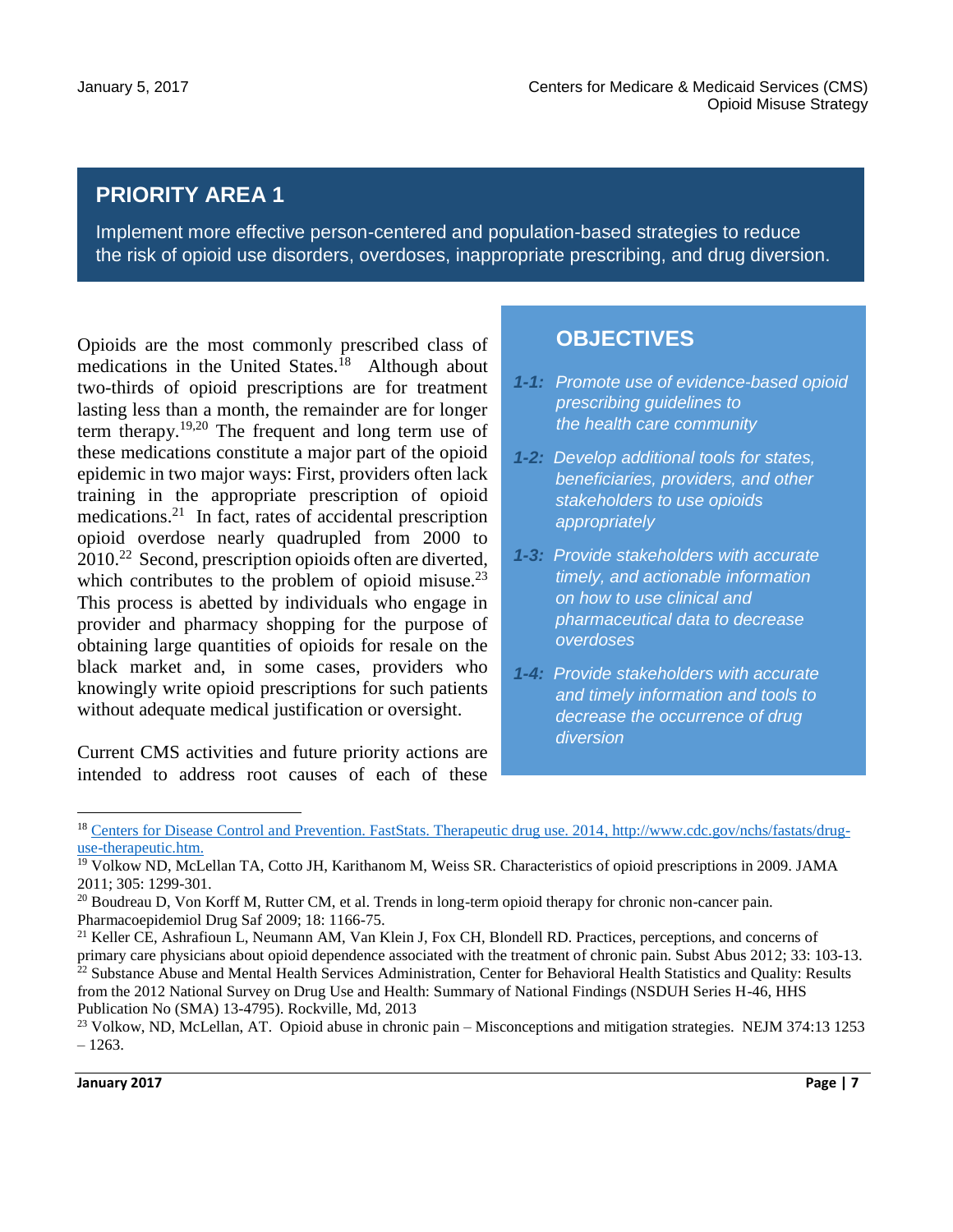problem areas. Generally, these include: 1) educating and providing feedback to physicians and patients concerning effective pain management and appropriate opioid prescribing; 2) modifying formulary policies and drug plan management to reinforce prescribing guidelines and to minimize use of opioid medications associated with increased overdose risk; and 3) improving and coordinating monitoring and program integrity actions across Medicaid and Medicare to identify and appropriately sanction overprescribers and provide help to overutilizers.

## **Desired Outcomes**

CMS will explore incentivizing prescribing behavior that is consistent with evidence-based guidelines and which actively addresses drug diversion. In partnership with other Federal agencies, such as the CDC and the Agency for Healthcare Research and Quality (AHRQ), CMS will continue to promote evidence-based educational information and tools to prescribers and beneficiaries. The information and tools will be sensitive to the needs of multiple populations, such as racial and ethnic minorities, women, or vulnerable patients at social risk.

Appropriate prescribing and drug diversion will also be addressed by providing appropriate access to current data on beneficiaries and clinicians (inclusive of Medicaid, Medicare Parts C & D, and Marketplace). Clinicians would have access to their own prescribing information and practice patterns compared to their specialty and geographic peers to assess their performance relative to other clinicians. Information on co-prescribing practices, such as the potentially dangerous concurrent prescribing of benzodiazepines and opioids, would be included. Clinicians would also use prescription drug monitoring programs (PDMPs), where available, as a tool to review each patient's prescription history, allowing them to incorporate key information into each patient's individualized pain management plan. Using the same PDMP data, pharmacies would be able to identify prescribers with potentially illicit prescribing practices or beneficiaries who may be overusing opioids. This information can be referred to health plans to investigate provider and beneficiary behaviors that may be indicative of fraud or abuse.

## **Current CMS Projects**

#### *Objective 1-1:*

*Promote use of evidence-based opioid prescribing guidelines to the health care community*

CMS provides information to the health care community that promotes evidence-based guidelines in order to increase the number of providers using them. Quality Improvement Organizations' (QIOs) Learning and Action Networks, for example, promote and circulate to recruited providers and practitioners evidencebased best practices for the management of high-risk medications such as opioids. The QIO Program also began a national campaign focused on gathering and spreading best practices from the perspective of beneficiaries, patients, advocates, and caregivers. Through the CMS Transforming Clinical Practice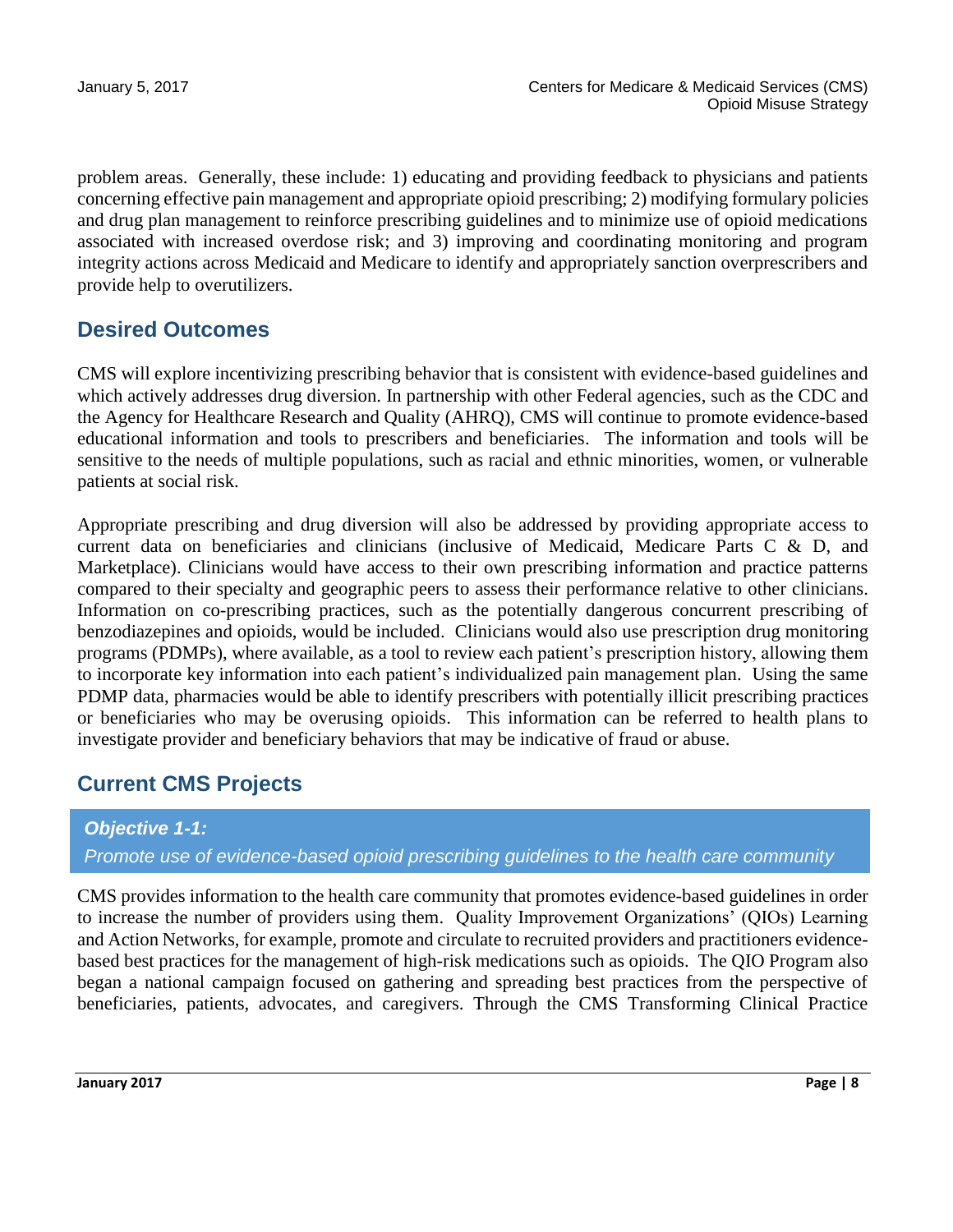Initiative (TCPI)<sup>24</sup>, CMS also provides outreach and promotes evidence-based practices (such as the 2016 CDC *Guideline for Prescribing Opioids for Chronic Pain<sup>25</sup>*) to participating clinicians. Where sufficient evidence was not available, the CDC guidelines are based on expert opinion, as noted by the CDC.

#### *Objective 1-2: Develop additional tools for states, beneficiaries, providers, and other stakeholders to use opioids appropriately*

CMS plays a key role in developing and disseminating educational materials and guidance for stakeholders. For beneficiaries, the agency provides informational inserts with Explanations of Benefits (EOBs) for Part C & D beneficiaries that address misuse and abuse and proper disposal of prescription drugs.

The agency has also led educational efforts for state Medicaid agencies: CMS released an informational bulletin to state Medicaid agencies on pharmacy benefit management strategies to prevent opioid-related harms. CMS also conducts stakeholder engagement activities on additional pharmacy drug utilization strategies and actions Medicaid programs can take to address opioid prescription misuse and abuse.<sup>26</sup> For prescribers and pharmacists, CMS developed publications to provide essential guidance: *Prescription Opioids: An Overview for Prescribers and Pharmacists*, <sup>27</sup> *Buprenorphine: A Primer for Prescribers and Pharmacists*, <sup>28</sup> and *What is a Prescriber's Role in Preventing the Diversion of Prescription Drugs?<sup>29</sup>*

The White House Social and Behavioral Sciences Team (SBST) also facilitated collaborative research with CMS to study the effects of an informative letter to providers on reducing inappropriate prescribing of drugs with a high likelihood of abuse to beneficiaries enrolled in Medicare Part D. Initial feedback on the current study suggests that the letter, focused on an atypical antipsychotic, was effective in decreasing inappropriate prescribing practices. Language that is identified as effective in the current letter may be adapted to future messaging campaigns about opioids.<sup>30</sup>

 $\ddot{\phantom{a}}$ 

<sup>&</sup>lt;sup>24</sup> Transforming Clinical Practice Initiative (2016). Retrieved from: https://innovation.cms.gov/initiatives/Transforming-Clinical-Practices/

<sup>&</sup>lt;sup>25</sup> Dowell D, Haegerich TM, Chou R. CDC Guideline for Prescribing Opioids for Chronic Pain — United States, 2016. MMWR Recomm Rep 2016; 65(No. RR-1):1–49. DOI: http://dx.doi.org/10.15585/mmwr.rr6501e1.

<sup>26</sup> [January 28, 2016 Bulletin: Best Practices for Addressing Prescription Opioid Overdoses, Misuse and Addiction,](http://medicaid.gov/federal-policy-guidance/downloads/CIB-02-02-16.pdf) [http://medicaid.gov/federal-policy-guidance/downloads/CIB-02-02-16.pdf.](http://medicaid.gov/federal-policy-guidance/downloads/CIB-02-02-16.pdf) 

<sup>&</sup>lt;sup>27</sup> Prescription Opioids: An Overview for Prescribers and Pharmacists (2016). Retrieved from: [https://www.cms.gov/Medicare-Medicaid-Coordination/Fraud-Prevention/Medicaid-Integrity-](https://www.cms.gov/Medicare-Medicaid-Coordination/Fraud-Prevention/Medicaid-Integrity-Education/Downloads/drugdiversion-opioids-booklet.pdf)[Education/Downloads/drugdiversion-opioids-booklet.pdf](https://www.cms.gov/Medicare-Medicaid-Coordination/Fraud-Prevention/Medicaid-Integrity-Education/Downloads/drugdiversion-opioids-booklet.pdf)

<sup>28</sup> Buprenorphine: A Primer for Prescribers and Pharmacists (2015). Retrieved from: https://www.cms.gov/Medicare-

Medicaid-Coordination/Fraud-Prevention/Medicaid-Integrity-Education/Downloads/drugdiversion-buprenorphine-booklet.pdf <sup>29</sup> What is a Prescriber's Role in Preventing the Diversion of Prescription Drugs (2014). Retrieved from:

[https://www.cms.gov/medicare-medicaid-coordination/fraud-prevention/medicaid-integrity-education/provider-education](https://www.cms.gov/medicare-medicaid-coordination/fraud-prevention/medicaid-integrity-education/provider-education-toolkits/downloads/prescriber-role-drugdiversion.pdf)[toolkits/downloads/prescriber-role-drugdiversion.pdf](https://www.cms.gov/medicare-medicaid-coordination/fraud-prevention/medicaid-integrity-education/provider-education-toolkits/downloads/prescriber-role-drugdiversion.pdf)

<sup>30</sup> Sacarny, A., Le, J., Tetkoski, F., Yokum, D., Agrawal, S. (2016). Effect of Review Notification Letters on the Volume and Guideline-Conformity of Quetiapine Prescribing: A Randomized Clinical Trial. Unpublished study.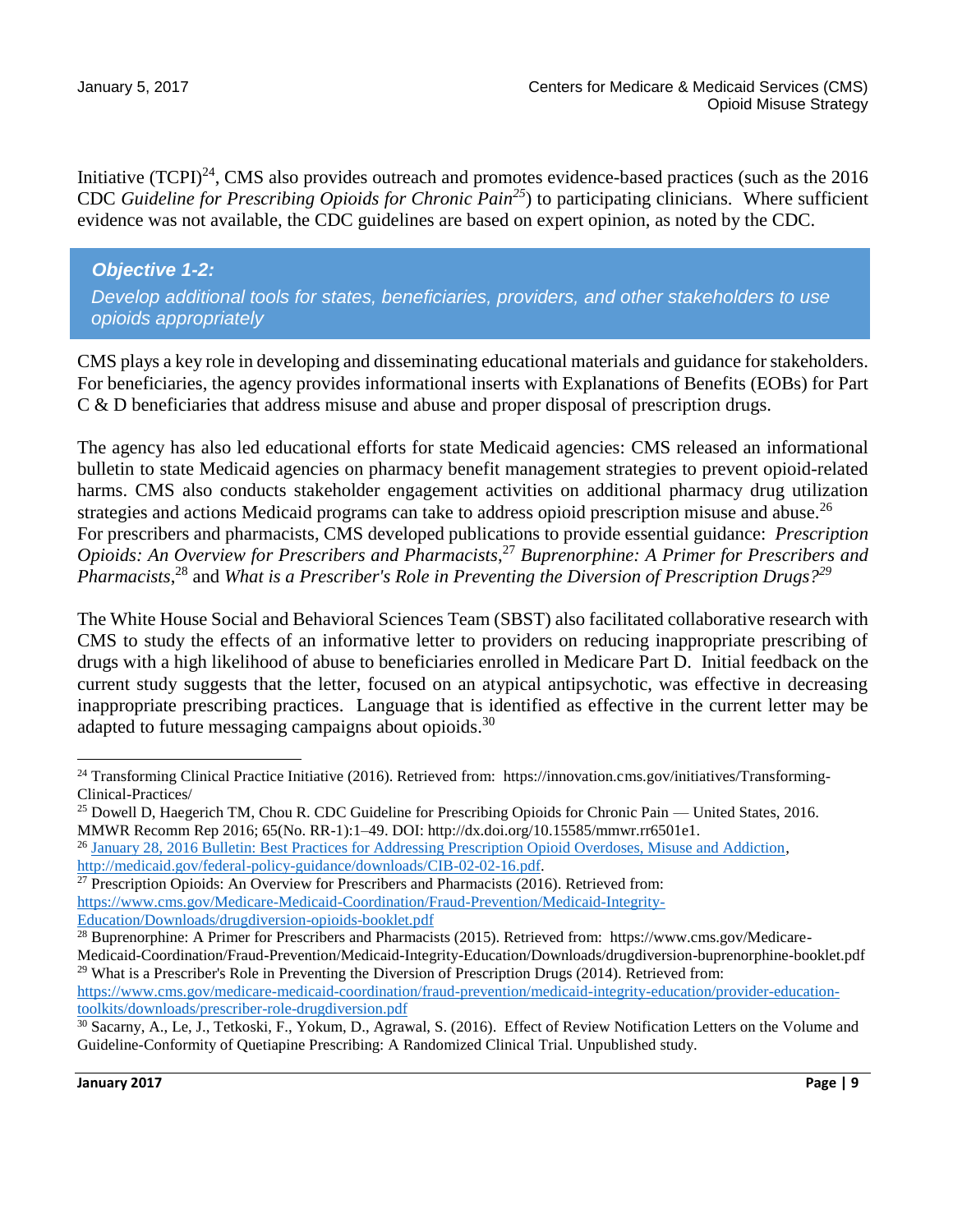#### *Objective 1-3:*

*Provide stakeholders with accurate, timely, and actionable information on how to use clinical and pharmaceutical data to decrease overdoses*

CMS is also committed to providing information and tools to identify and address inappropriate provider prescribing and beneficiary utilization of opioids. By January 1, 2019, CMS will enforce requirements that the vast majority of prescribers who write prescriptions for Medicare Part D beneficiaries must be enrolled in Medicare or be validly opted out in order for the beneficiaries' drugs to be covered. This enrollment requirement will allow Medicare to have better oversight of prescriber behaviors and revoke enrollment of providers proven to demonstrate inappropriate behaviors.

The Medicare Part D Opioid Prescriber Summary File, which will build on this Medicare prescriber enrollment requirement, presents information on the individual opioid prescribing rates (for new prescriptions as well as refills) of prescribers of Part D drugs. This public data set will provide information on the number and percentage of prescription claims for opioid drugs, as well as each provider's name, specialty, state, and zip code. The file can be used to explore the impact of prescribing practices of controlled substances on vulnerable populations.

The work of CMS's National Benefit Integrity Medicare Drug Integrity Contractor (NBI MEDIC) is another tool for identifying inappropriate activities involving controlled substances, including opioids. Among other responsibilities, the NBI MEDIC performs proactive data analyses focused on identifying trends, anomalies, and questionable physician and pharmacy practices. Examples of these proactive data analysis projects include: (1) the Quarterly Pharmacy Risk Assessment, which categorizes pharmacies as high, medium, or low risk; (2) the Prescriber Risk Assessment, which provides a peer comparison of Schedule II controlled substance prescribing practices; (3) the "Trio Prescriber" initiative, which identifies providers who prescribe beneficiaries the dangerous combination of an opioid, benzodiazepine, and the muscle relaxant carisoprodol; and (4) identification of improper payments for drugs inappropriately covered under the Part D program without a prior authorization; for example, Transmucosal Immediate Release Fentanyl (TIRF). The results of these projects are provided to plan sponsors so that additional actions can be taken, including initiating new investigations, conducting audits, or terminating physicians and pharmacies from their network.

CMS's collaborative research with the White House SBST, introduced in the previous Objective, also aims to address inappropriate prescribing practices.

Finally, through CMS's Overutilization Monitoring System (OMS), Part D sponsors are provided quarterly reports on high risk beneficiaries and provide CMS with the outcome of their review of each case. Since 2011, the OMS helped sponsors reduce the number of potential opioid overutilizers by 47 percent among Medicare Part D beneficiaries. CMS also facilitates the sharing of de-identified data among health plans in an effort to identify fraud schemes and potential inappropriate prescribers. Part D plans can use CMS's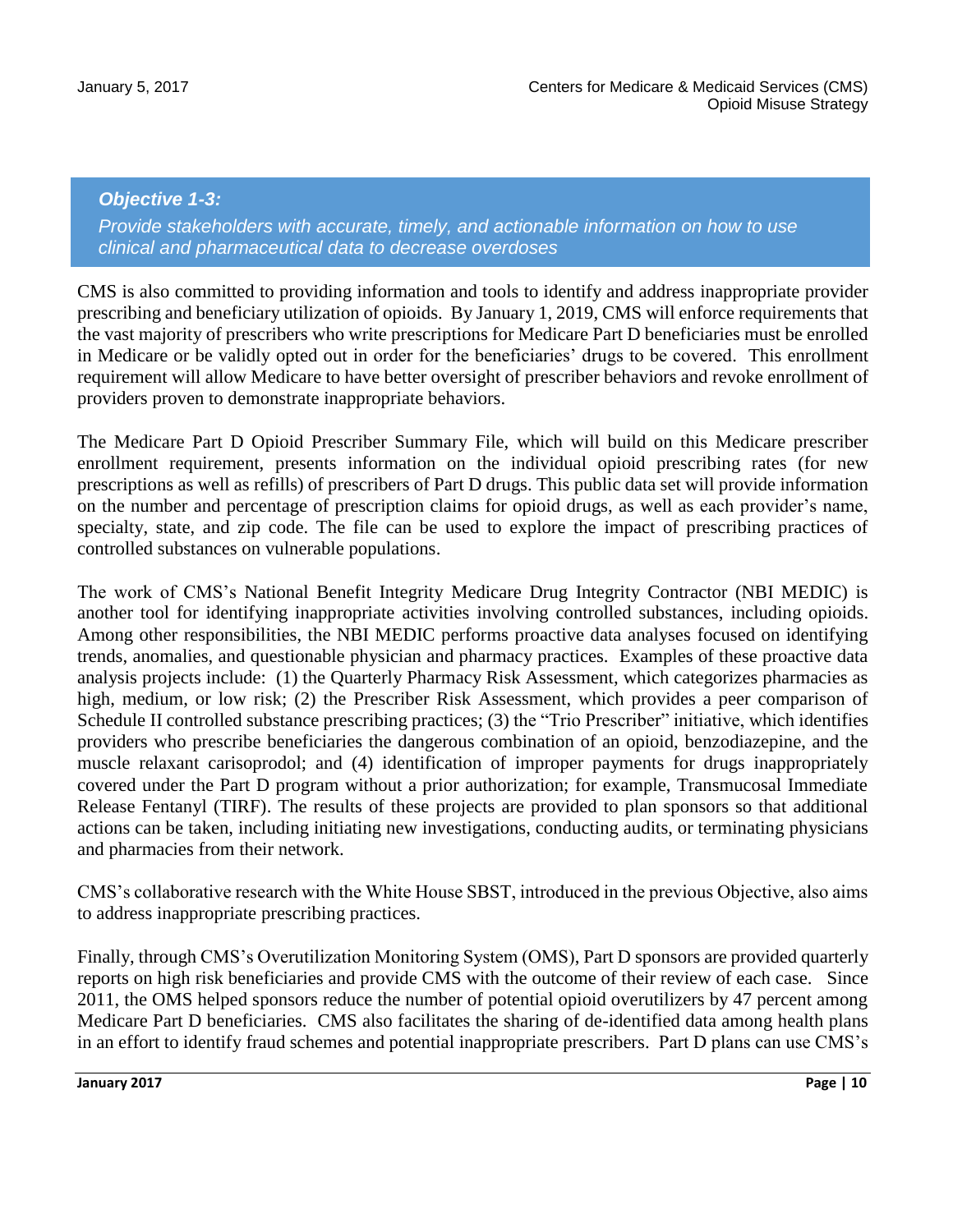information sharing platform to identify leads for their own internal investigations and can report actions they have taken. For example, if one plan sponsor suspects a provider of inappropriate prescribing behavior, it can alert other plans to that possibility so that those plans can conduct their own evaluations and take coordinated action if warranted.

*Objective 1-4: Provide stakeholders with accurate and timely information and tools to decrease the occurrence of drug diversion*

The analytic work of the NBI MEDIC also contributes to CMS's objective of decreasing the rates of drug diversion by identifying outliers and making referrals for investigation. In addition to the Quarterly Pharmacy Risk Assessment, Prescriber Risk Assessment, and identification of improper payments for drugs inappropriately covered without a prior authorization, the NBI MEDIC's Pill Mill Doctor Project identifies prescribers with a high risk of fraud, waste, and abuse in prescribing Schedules II-IV controlled substances, allowing CMS to educate plan sponsors and make referrals to law enforcement when appropriate.

Additionally, state Medicaid fee-for-service agencies and Managed Care Organizations are required to report annually to CMS their drug utilization review (DUR) program activities and processes to ensure appropriate drug utilization, including appropriate opioid utilization, which could include placing quantity limits on opioids, monitoring the concurrent use of opioids and benzodiazepines, employing PDMP requirements, and using tools that measure morphine milligram equivalents (MME) per day. CMS also inquires about the use of patient review and restriction programs (e.g., so-called lock-in programs<sup>31</sup>) to address potential prescription opioid misuse or abuse. CMS compiles this collected information within the CMS Medicaid Drug Utilization Review State Comparison/Summary Report, which is posted annually on the Medicaid.gov website.<sup>32</sup>

## **Priority Actions**

CMS will promote additional educational tools for patients so that expectations for pain treatment are consistent with evidence-based guidelines. CMS will also continue to promote educational tools for clinicians so that opioids are prescribed and managed appropriately and only when necessary.

idx?SID=2037fe99916e45c1c8c8324784bb32a2&mc=true&node=se42.4.431\_154&rgn=div8 <sup>32</sup> Medicaid - [Drug Utilization Review \(DUR\) Program, https://www.medicaid.gov/medicaid/prescription-drugs/drug](https://www.medicaid.gov/medicaid/prescription-drugs/drug-utilization-review/index.html)[utilization-review/index.html.](https://www.medicaid.gov/medicaid/prescription-drugs/drug-utilization-review/index.html)

 $31$  Authorized by Congress under the Comprehensive Addiction and Recovery Act (CARA) of 2016 limiting a beneficiary's access to coverage for frequently abused drugs under specific circumstances. Exceptions to certain state plan requirements, 42 CFR §431.54 (2016). Retrieved from http://www.ecfr.gov/cgi-bin/text-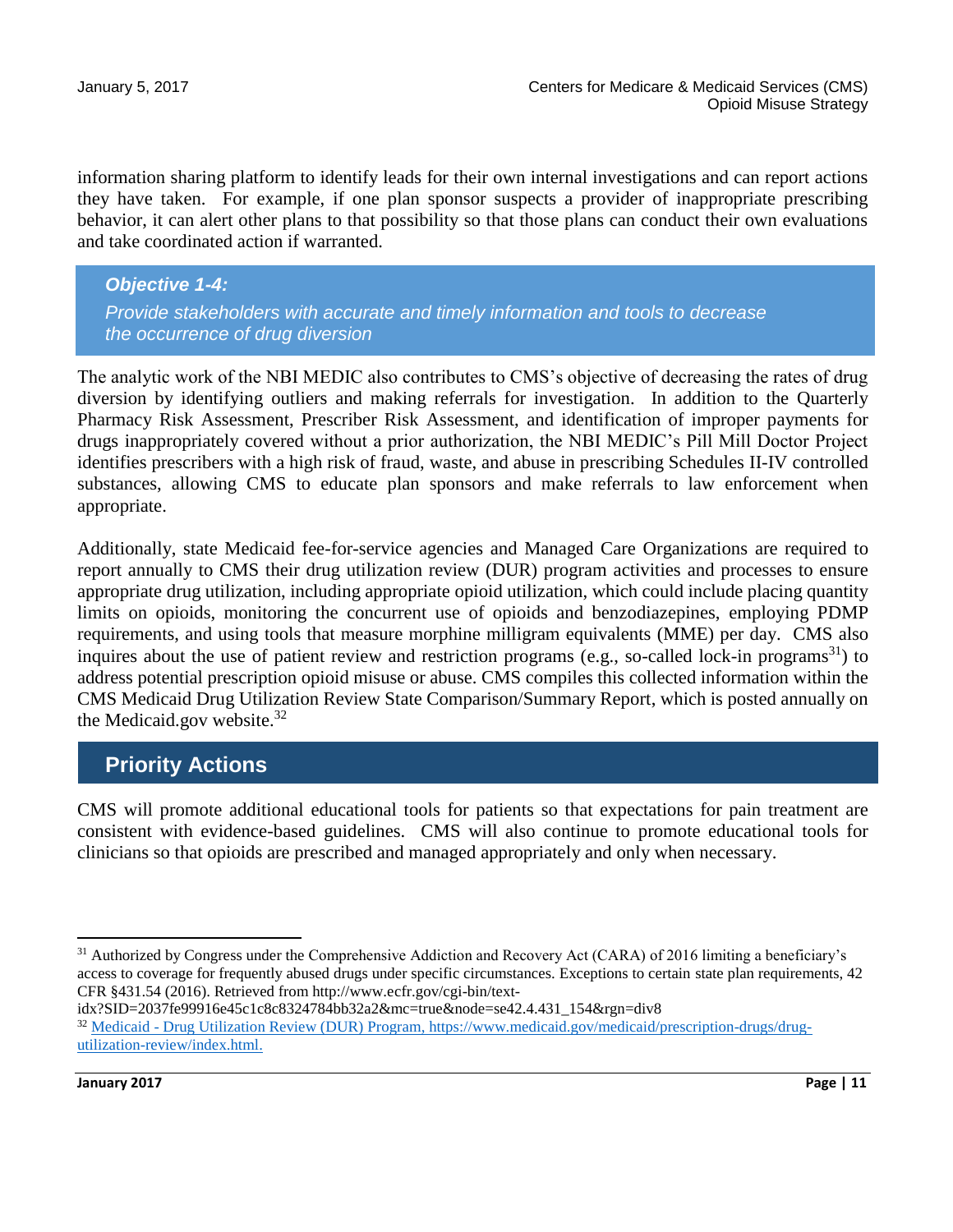CMS will continue to promote information sharing and data transparency efforts aimed at curbing inappropriate prescribing behavior, such as increasing the use and functionality of PDMP records. States can use the data to compare each clinician's prescribing behavior to those of peers at the county, state, or specialty level, and the agency supports sharing such information publicly or directly with the individual prescriber or entity, as appropriate based on data specificity. For example, in some states, prescribers have been sent "report cards" with this comparative information. CMS will continue to promote improvements to state PDMPs through informational bulletins to support efforts to develop seamless interfaces with clinician EHR systems; data integration into regional health information system resources; and interoperability between states.

Additionally, CMS is addressing the issue of drug diversion by identifying consistent thresholds across programs to flag providers as "high prescribers" and patients as "high utilizers" who may require additional scrutiny. The NBI MEDIC assists law enforcement and Part D plans in addressing drug diversion through data analysis and the Pill Mill Doctor Project results. For example, in response to requests for information from law enforcement, the NBI MEDIC conducts invoice reconciliations, impact calculations, and reviews of medical records.

Leveraging new authority in the Medicare Access and Children's Health Insurance Program (CHIP) Reauthorization Act of 2015 (MACRA), CMS will continue its efforts to link fee-for-service payments to quality and value, and encourage improved prescribing practices. For example, CMS will promote methods to encourage prescribers to consult a PDMP prior to issuing a Schedule II prescription for a course lasting longer than three days, with states tailoring these methods to their existing policies. CMS also plans further development of a new measure in the Hospital Outpatient Prospective Payment System, which will report the rates and sources of concurrent prescriptions for opioids and benzodiazepines, a drug combination that places patients at high risk for respiratory depression.

## **Metrics**

CMS is in the exploratory phase of identifying metrics to quantify and track progress in each priority area. For *priority area 1*, metrics are currently under consideration in the following areas:

For prescribers enrolled in Medicare who prescribe Part D drugs:

- Percentage of opioid prescriptions:
	- o Exceeding CDC guideline of 90 morphine milligram equivalents (MME) per day
	- o Exceeding 7 days of treatment
	- o Written for extended release/long-acting opioids
- Percentage with beneficiaries receiving an opioid prescription without other supportive therapies/treatments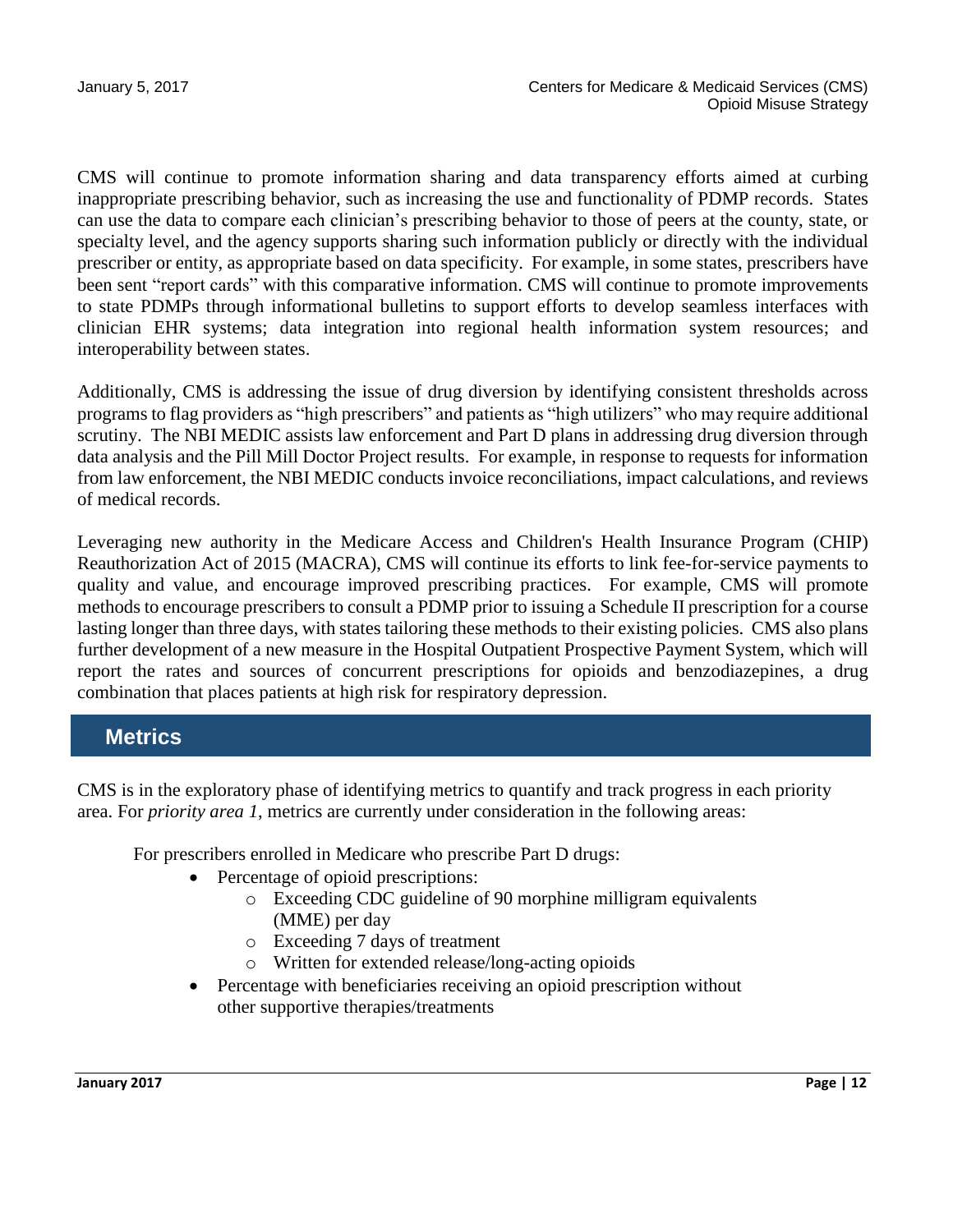#### **PRIORITY AREA 2**

Expand naloxone use, distribution, and access, when clinically appropriate.

Respiratory depression is a dangerous side effect of all opioids and is the cause of the majority of deaths due to opioid overdose. When victims of an overdose are discovered in an unresponsive state, family and friends are powerless to reverse the effects of the opioid without medical intervention. Naloxone is a lifesaving overdose reversal drug that can be used to reverse the respiratory depression of an opioid overdose victim, but its availability during the critical moments of an overdose is limited.

#### **Desired Outcomes**

Naloxone would be widely available to the general public. The rescue drug would also be distributed to high risk groups, such as long-term and high-dose prescription opioid users, intravenous opioid drug users, and sex workers. Naloxone would be in the hands of all first responders, including police officers, fire fighters, and other municipal staff. Members of the general public would be aware of the signs and appearance of a person who is experiencing an overdose and would be educated in the immediate administration of naloxone and the need to summon emergency medical services even after revival.

## **Current CMS Projects**

#### *Objective 2-1: Increase the use and distribution of naloxone for Medicare beneficiaries*

CMS is promoting improved access to naloxone by requiring that the antidote appear on all Medicare Part D formularies. CMS is also helping to expand community-based naloxone distribution programs and ensure use of naloxone through trainings in overdose prevention and response.

#### *Objective 2-2: Increase the use and distribution of naloxone for Medicaid beneficiaries*

## **OBJECTIVES**

- *2-1: Increase the use and distribution of naloxone for Medicare beneficiaries*
- *2-2: Increase the use and distribution of naloxone for Medicaid beneficiaries*
- *2-3: Promote naloxone access and coverage among private payers*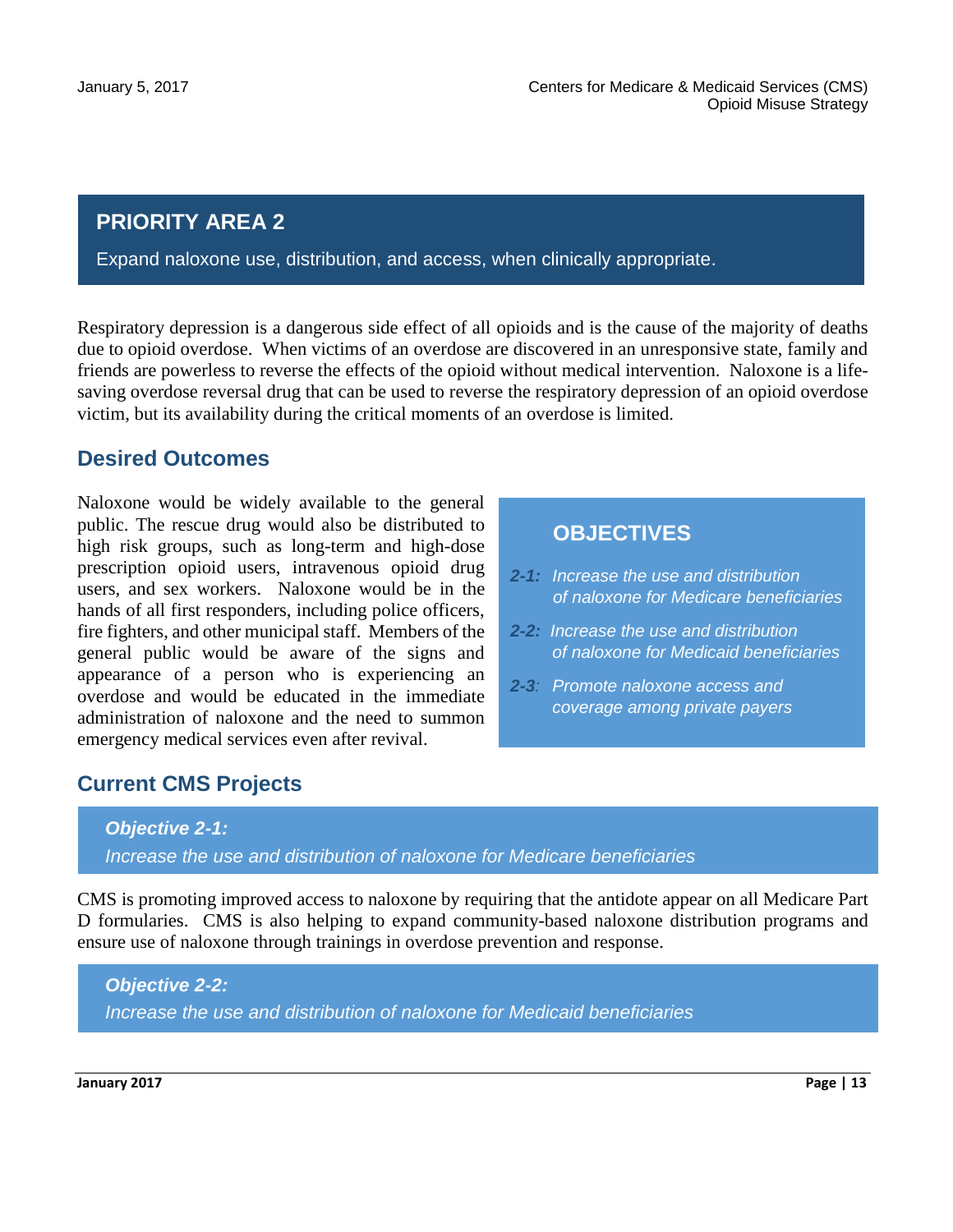CMS is also assisting states to develop Medicaid strategies that will further expand and improve access to naloxone. A recent CMS informational bulletin encouraged states to add naloxone to their preferred drug lists, which identify medications selected for their clinical efficacy and significance, cost effectiveness, and safety for Medicaid beneficiaries.<sup>33</sup> The agency is also working with states to expand community-based naloxone distribution programs and trainings in overdose prevention and response.

*Objective 2-3: Promote naloxone access and coverage among private payers*

CMS's efforts to increase naloxone access extend to individuals covered under private insurance policies. Non-grandfathered individual and small group market plans that are required to comply with the essential health benefits (EHB) must comply with the EHB prescription drug count standard at 45 CFR 156.122(a)(1). The EHB prescription drug count standard establishes that generally, a health plan does not provide EHB unless it covers at least the greater of: 1) one drug in every United States Pharmacopeia (USP) category and class; or 2) the same number of prescription drugs in each category and class as the EHBbenchmark plan. As of the 2017 benefit year, the EHB prescription drug count standard is based upon the USP Medicare Model Guidelines (MMG) Version 6.0 drug classification system, which includes an Anti-Addiction/ Substance Abuse Treatment Agents (Opioid Reversal Agent) class. Naloxone is currently the only active ingredient in the Opioid Reversal Agent class, and as a result, starting with the 2017 benefit year, qualified health plans, which are required to provide EHB, are required to cover at least one form of naloxone in order to comply with the EHB prescription drug count standard.

The agency is also working with private payers to identify ways to further promote and improve access to naloxone, or other rescue drugs when they are FDA approved.

#### **Priority Actions**

Today, when patients are prescribed opioids for long term therapy, the majority are prescribed stool softener medications to help manage a common anticipated side effect: constipation. Respiratory depression, another known side effect with the potential for far more devastating consequences, should be addressed with similarly routine practices. As a first step toward this goal, CMS will need to identify standards to guide automatic co-prescribing of naloxone for patients whose opioid prescription reaches certain thresholds of dose, frequency, and/or duration. In an effort to encourage co-prescribing, the agency can also provide outreach and disseminate evidence-based practices through the CMS Transforming Clinical Practice Initiative (TCPI).

 $\overline{a}$ <sup>33</sup> [January 28, 2016 Bulletin: Best Practices for Addressing Prescription Opioid Overdoses, Misuse and Addiction,](http://medicaid.gov/federal-policy-guidance/downloads/CIB-02-02-16.pdf) [http://medicaid.gov/federal-policy-guidance/downloads/CIB-02-02-16.pdf.](http://medicaid.gov/federal-policy-guidance/downloads/CIB-02-02-16.pdf)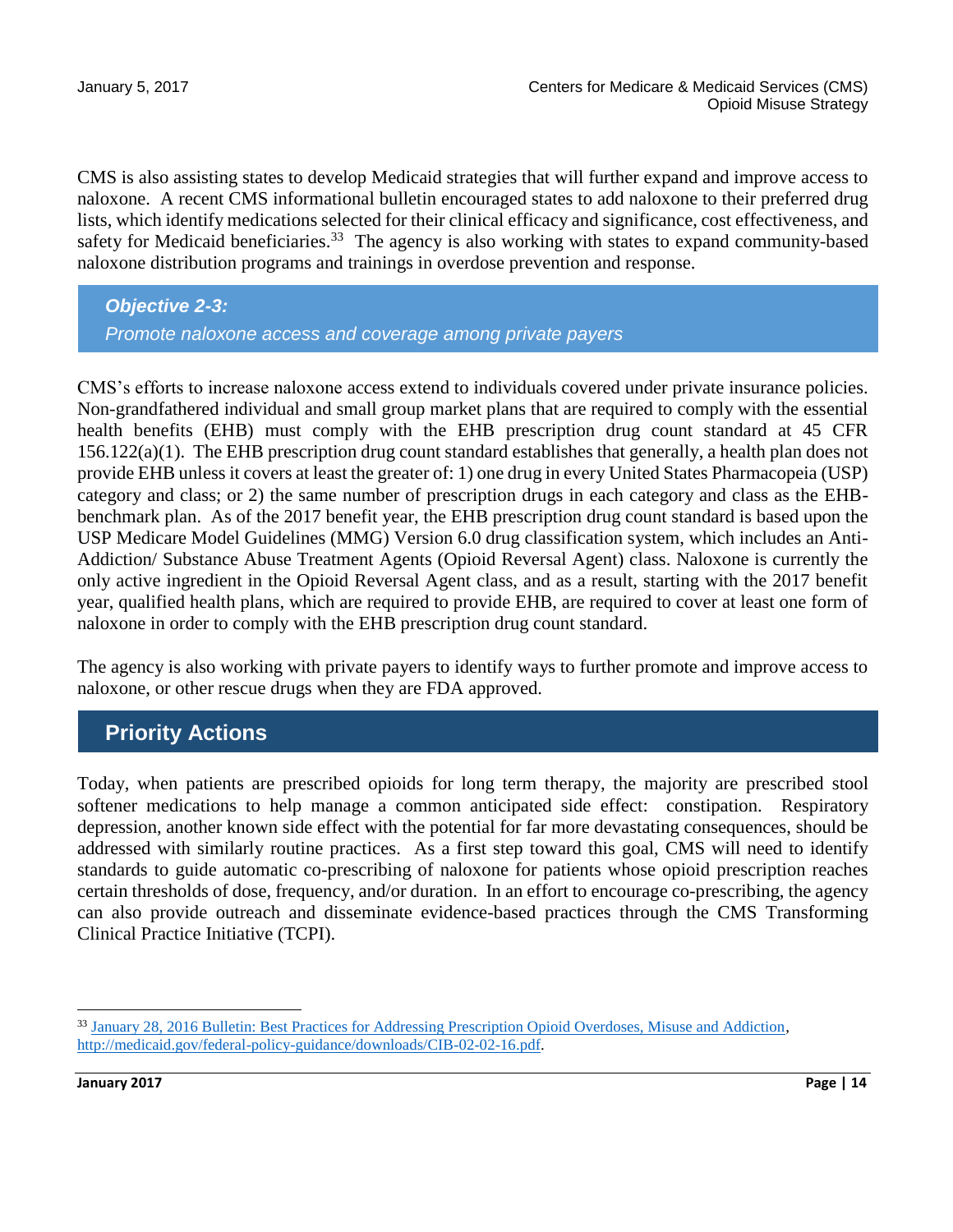Access to the life-saving medication should not be determined by coverage or economic circumstances. Thus, another of CMS's priority actions includes continuous evaluation of CMS programs and state and Medicare Part D formularies. CMS will support adjustments to achieve expanded and consistent coverage of naloxone across Medicare, Medicaid, and Marketplace plans.

In addition to improving availability of naloxone, CMS also aims to increase use of the medication, when indicated, by promoting education. CMS plans to continue available coverage of training for patients who are prescribed opioids and their families. Such training could include recognition of the signs and symptoms of an overdose, how to administer naloxone, and emergency response steps.

While making adjustments to policies, CMS will evaluate any changes within the context of regulatory limitations across states. CMS will also consider the influence of demand on the price of naloxone should the large scale use of the rescue drug occur as envisioned.

## **Metrics**

CMS is in the exploratory phase of identifying metrics to quantify and track progress in each priority area. For *priority area 2*, metrics are currently under consideration in the following areas:

- Percentage of naloxone prescriptions issued for beneficiaries receiving opioid prescriptions:
	- o Over a certain period of time (e.g. over 90 days)
	- o Over a certain dose (e.g., exceeding CDC recommended guideline), etc.
	- o As a co-prescription with medication assisted treatment for opioid use disorder because these people may be vulnerable to overdose if they relapse.
- For incidences in which naloxone is administered to beneficiaries, what percentage of those beneficiaries were receiving:
	- o Opioid prescriptions exceeding the CDC guideline
	- o Extended release/long-acting opioids
	- o A concurrent benzodiazepine prescription
	- Rate of naloxone administration to beneficiaries
- Institute reporting requirement for opioid-related adverse drug events (ADEs); compare data yearto-year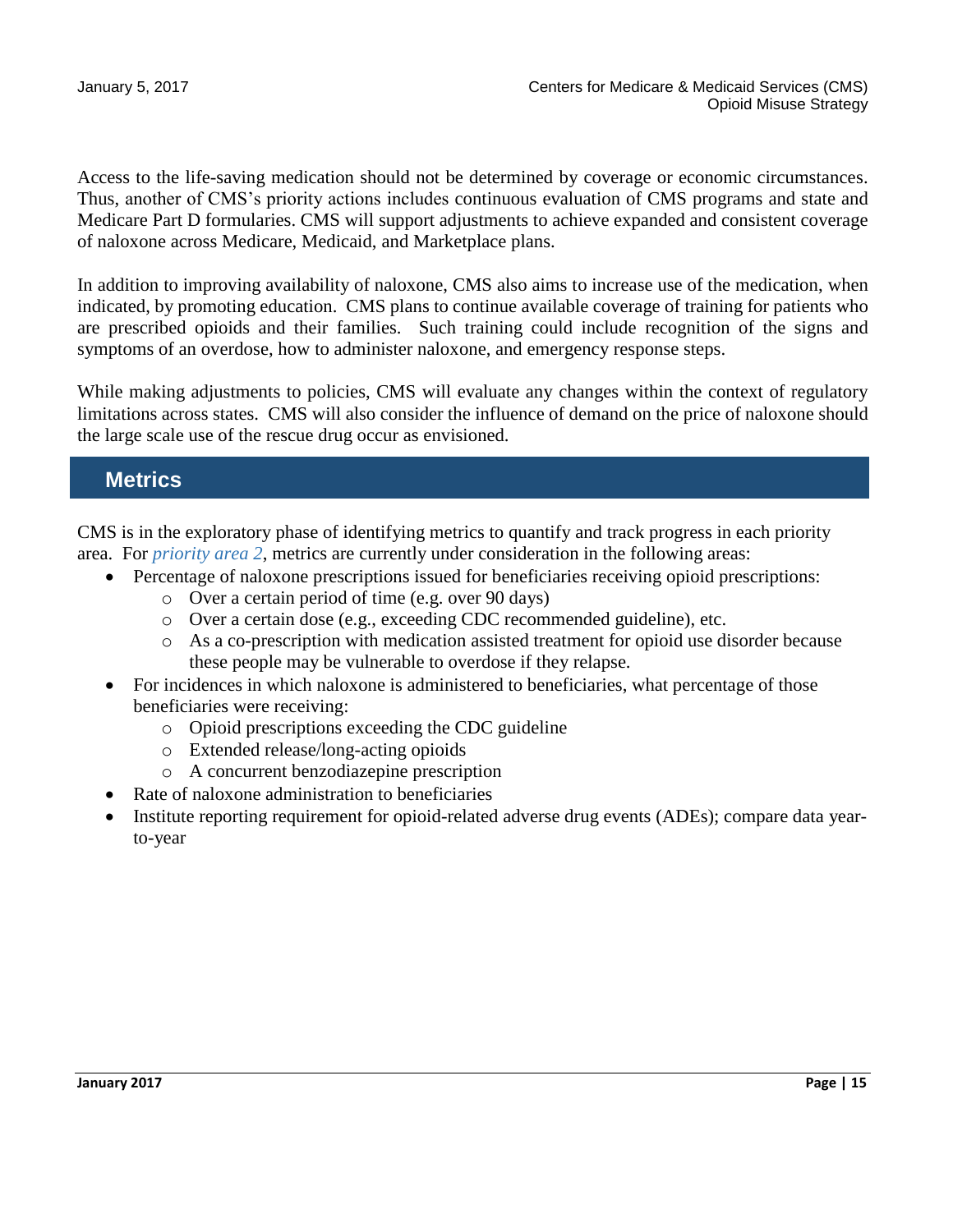.

## **PRIORITY AREA 3**

Expand screening, diagnosis, and treatment of opioid use disorders, with an emphasis on increasing access to medication-assisted treatment (MAT).

Medication-assisted treatment (MAT) is the use of medications, in combination with counseling and behavioral therapies, to treat substance use disorders, including opioid use disorders, and to reduce opioid use for chronic pain patients. MAT is a valuable intervention that has been proven to be the most effective treatment for opioid use disorder, particularly because it sustains long term recovery. In one study, patients who continued to receive MAT at the 18 month interview were more than twice as likely to report avoidance of non-medical use of opioids when compared to those who were not receiving MAT (80 percent versus 36.6 percent).<sup>34</sup> Priority Area 3 focuses on addressing barriers to access to MAT services and expanding screening and treatment.

#### **OBJECTIVES**

- *3-1: Identify and address coverage barriers to expansion of screening that leads to treatment*
- *3-2: Identify and address barriers to access to treatment and medication-assisted treatment (MAT) services*

#### **Desired Outcomes**

The United States health care workforce would not only have a high level of awareness of the opioid epidemic, but would also make wide and routine use of effective screening tools and laboratory tests designed to identify patients with SUD. CMS and other payers would incentivize use of MAT options by providing incentives to programs that offer this proven approach to treatment. Public health education initiatives explaining the changes to the brain that occur with exposure to opioids would have dramatically reduced the stigma surrounding SUD. All those who need treatment for SUD would have access to screening and MAT, regardless of geographic location, type of health insurance coverage, or socioeconomic background.

<sup>34</sup> Eric Sarlin, "Long-Term Follow-Up of Medication-Assisted Treatment for Addiction to Pain Relievers Yields 'Cause for Optimism,'" National Institute on Drug Abuse, November 30, 2015, [https://www.drugabuse.gov/news-events/nida](https://www.drugabuse.gov/news-events/nida-notes/2015/11/long-term-follow-up-medication-assisted-treatment-addiction-to-pain-relievers-yields-cause-optimism)[notes/2015/11/long-term-follow-up-medication-assisted-treatment-addiction-to-pain-relievers-yields-cause-optimism.](https://www.drugabuse.gov/news-events/nida-notes/2015/11/long-term-follow-up-medication-assisted-treatment-addiction-to-pain-relievers-yields-cause-optimism)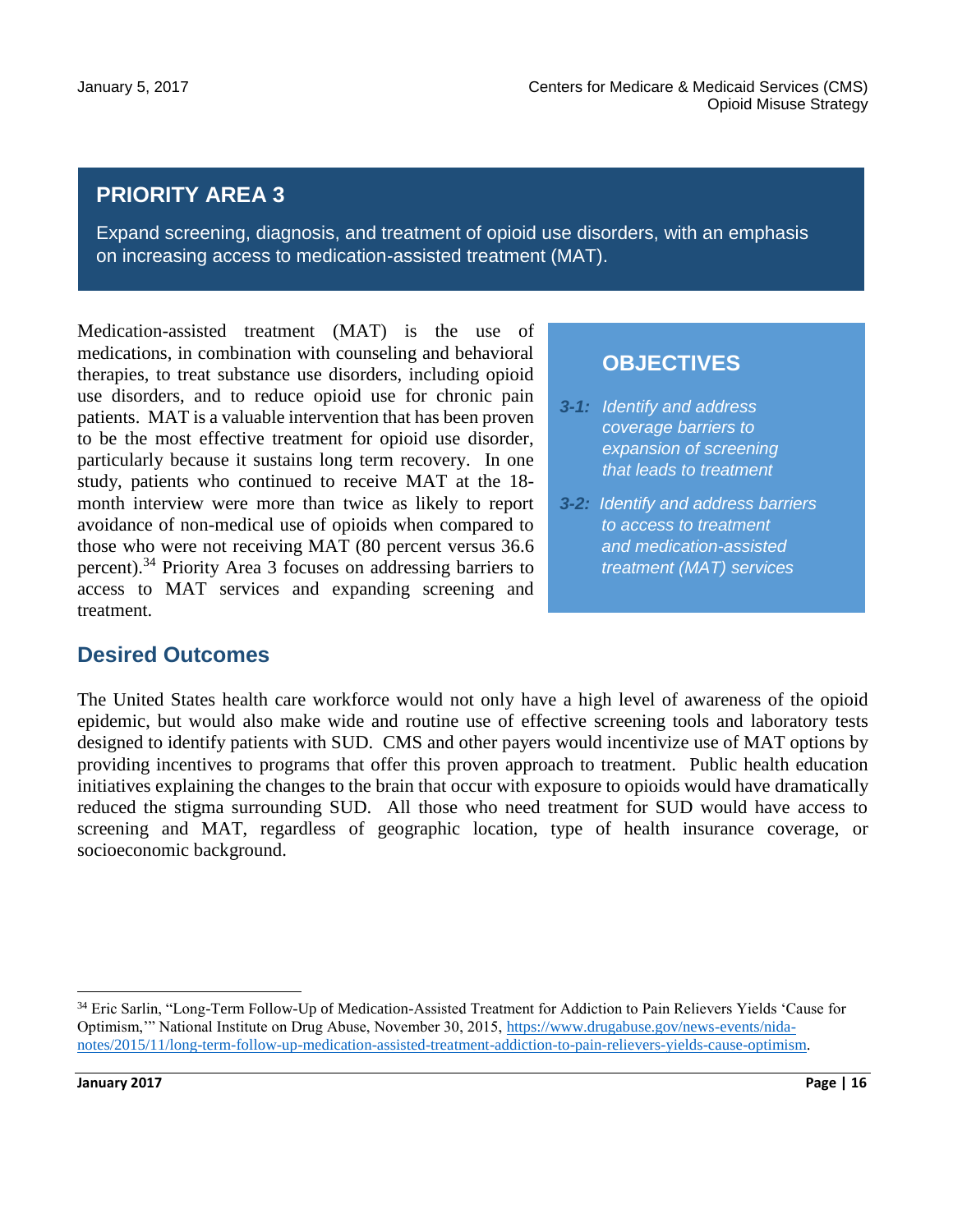## **Current CMS Projects**

#### *Objective 3-1:*

*Identify and address coverage barriers to expansion of screening that leads to treatment*

CMS announced a new opportunity for states to obtain section 1115 demonstration authority for broad and deep SUD system transformation efforts, enabling states to provide a full continuum of care by introducing service, payment, and delivery system reforms to improve access to and quality of care for individuals with SUD.<sup>35</sup> CMS has approved two section 1115 SUD demonstrations in California and Massachusetts, and is providing ongoing strategic design support to a number of states to support their 1115 SUD proposals, including Virginia, Kentucky, Michigan, Maryland, West Virginia, Illinois, and Utah. The comprehensive scope of the section 1115 demonstration authority presents an opportunity to improve screening that leads to treatment for individuals with SUD. 36,37

#### *Objective 3-2:*

*Identify and address barriers to access to treatment and medication-assisted treatment (MAT) services*

CMS requires Part D formularies to include covered Part D drugs used for MAT, and mandates Part C coverage of the behavioral health element of MAT services. As Part D is a reimbursement program for pharmacies, MAT drugs for Part D do not include methadone for opioid use disorder or buprenorphine when given at an opioid treatment program because these are not coverable Part D drugs in this setting.<sup>38</sup> It also does not include injectable naltrexone and buprenorphine implants because they involve office based procedures (Part B drugs).<sup>39</sup> In its Medicaid partnerships, CMS encourages states to increase the availability of MAT to Medicaid beneficiaries.<sup>40</sup> In a recent regulatory change, HHS increased the number of patients that qualified practitioners can treat with buprenorphine, one of the MAT options.

 $\overline{a}$ <sup>35</sup> [SMD #15-003 July 27, 2015: New Service Delivery Opportunities for Individuals with a Substance Use Disorder,](https://www.medicaid.gov/federal-policy-guidance/downloads/SMD15003.pdf) [https://www.medicaid.gov/federal-policy-guidance/downloads/SMD15003.pdf.](https://www.medicaid.gov/federal-policy-guidance/downloads/SMD15003.pdf)

<sup>36</sup> <https://www.hhs.gov/about/agencies/asl/testimony/2016-09/a-review-of-anti-abuse-efforts/index.html>

<sup>37</sup>[http://www.oregon.gov/oha/OHPR/SUDStakeholderMeetingDocs/Concept%20Paper%20Draft%20with%20column%20for](http://www.oregon.gov/oha/OHPR/SUDStakeholderMeetingDocs/Concept%20Paper%20Draft%20with%20column%20for%20notes.pdf) [%20notes.pdf](http://www.oregon.gov/oha/OHPR/SUDStakeholderMeetingDocs/Concept%20Paper%20Draft%20with%20column%20for%20notes.pdf)

<sup>&</sup>lt;sup>38</sup> A Part D drug is defined, in part, as "a drug that may be dispensed only upon a prescription." Consequently, methadone is not a Part D drug when used for treatment of opioid dependence because it cannot be dispensed for this purpose upon a prescription at a retail pharmacy. (NOTE: Methadone is a Part D drug when indicated for pain). From MLN Matters® Number: SE1604, Medicare Coverage of Substance Abuse Services. Retrieved from [https://www.cms.gov/Outreach-and-](https://www.cms.gov/Outreach-and-Education/Medicare-Learning-Network-MLN/MLNMattersArticles/Downloads/SE1604.pdf)[Education/Medicare-Learning-Network-MLN/MLNMattersArticles/Downloads/SE1604.pdf](https://www.cms.gov/Outreach-and-Education/Medicare-Learning-Network-MLN/MLNMattersArticles/Downloads/SE1604.pdf)

<sup>39</sup> [https://www.healthplus.org/uploadedfiles/pdfs/medicare/pdbmchap6formularyreqrmts\\_03.09.07.pdf](https://www.healthplus.org/uploadedfiles/pdfs/medicare/pdbmchap6formularyreqrmts_03.09.07.pdf)

<sup>40</sup> Informational Bulletin: Medication Assisted Treatment for Substance Use Disorders. Retrieved from: <https://www.medicaid.gov/Federal-Policy-Guidance/downloads/CIB-07-11-2014.pdf>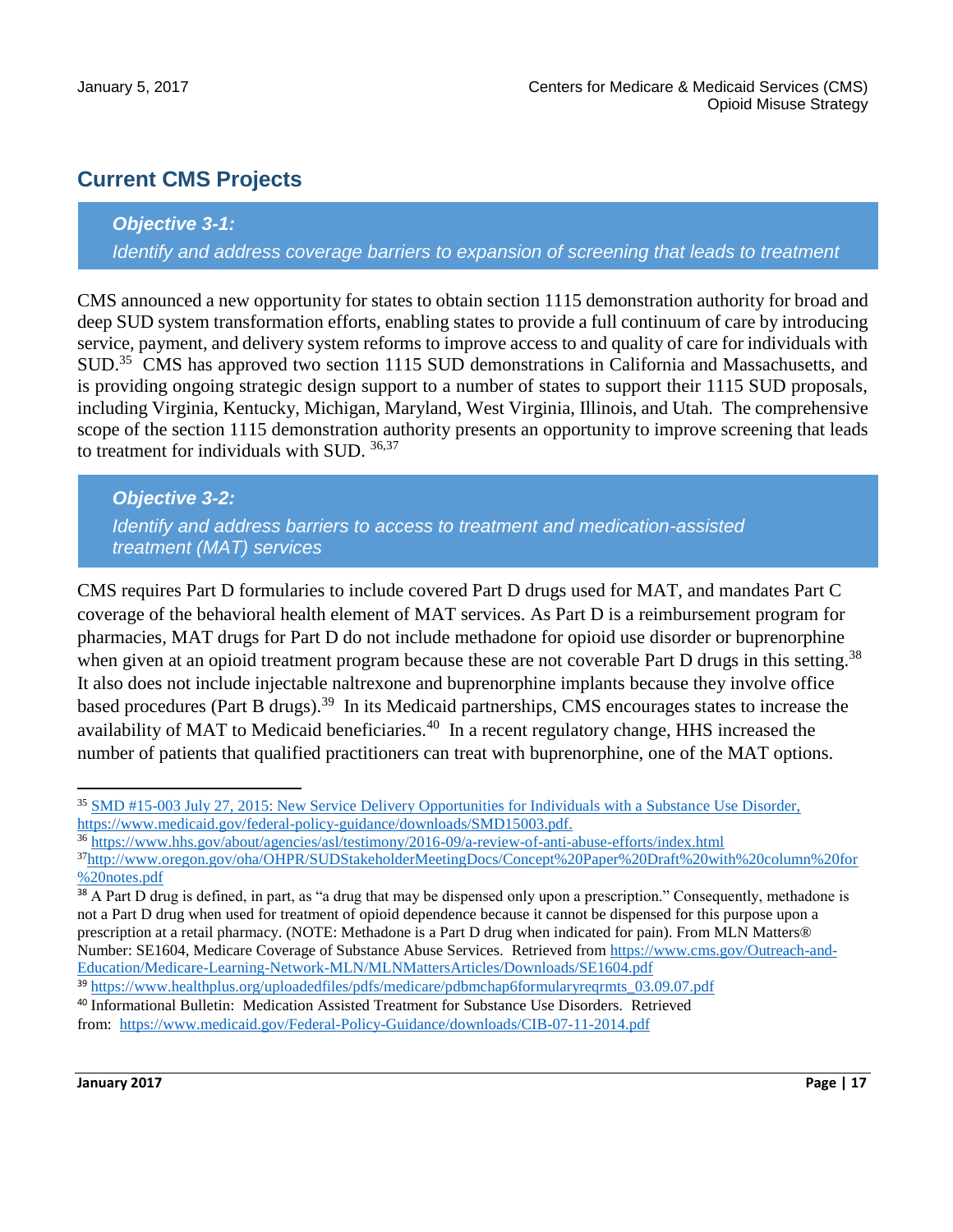Compliance with the regulations is assessed by SAMHSA-approved and monitored accrediting organizations.

CMS has been working through various initiatives to support states to provide more effective care to individuals with SUDs, including opioid use disorder. Through its Medicaid Innovation Accelerator Program (IAP) for Reducing SUDs,<sup>41</sup> CMS is providing states with technical support designed to accelerate the development and testing of SUD service delivery innovations. The types of technical support include assistance with developing bundled payment models for MAT; performing data analytics on the distribution and characteristics of MAT utilization (especially buprenorphine); implementing quality measurement reporting for SUD; developing strategies regarding care transitions and treatment engagement following withdrawal management; designing model opioid health home programs; leveraging strategic managed care contract language for SUD purchasing; and administrative claims and managed care organization encounter data standardization. In addition, the IAP is connecting states to content experts and leading practices across the country on a number of topics within SUD delivery system reform, such as improving access to MAT, implementing pharmacy benefit management strategies to address opioid use disorder, encouraging SUD provider participation in Medicaid, and the integration of primary care and SUD services.

The SUD system transformation efforts under section 1115 demonstration authority that are described in the previous section will also play a role in reducing barriers to quality treatment, especially MAT services.

## **Priority Actions**

Because evidence demonstrates that MAT is effective,<sup>42</sup> CMS will promote initiatives to educate providers and patients on this SUD treatment option. CMS will encourage the broader adoption of MAT treatments by encouraging use of treatment services that include a valid MAT element. CMS will also provide incentives including training and certification for more providers to become authorized MAT prescribers in order to support the growing need.

CMS will continue to work with states to implement policies in their Medicaid programs that ensure broad coverage of and access to FDA-approved medications to treat opioid use disorder as well as the other components of evidence-based MAT, including counseling and care management.

CMS will continue to collaborate with other HHS operating divisions to accomplish its goals for the development and implementation of screening tools and laboratory tests. CMS will also support efforts to

 $\ddot{\phantom{a}}$ <sup>41</sup> [IAP for Reducing Substance Use Disorders, https://www.medicaid.gov/state-resource-center/innovation-accelerator](https://www.medicaid.gov/state-resource-center/innovation-accelerator-program/reducing-substance-use-disorders/reducing-substance-use-disorders.html)[program/reducing-substance-use-disorders/reducing-substance-use-disorders.html.](https://www.medicaid.gov/state-resource-center/innovation-accelerator-program/reducing-substance-use-disorders/reducing-substance-use-disorders.html)

<sup>42</sup> [http://effectivehealthcare.ahrq.gov/index.cfm/search-for-guides-reviews-and](http://effectivehealthcare.ahrq.gov/index.cfm/search-for-guides-reviews-and-reports/?productid=2190&pageaction=displayproduct)[reports/?productid=2190&pageaction=displayproduct](http://effectivehealthcare.ahrq.gov/index.cfm/search-for-guides-reviews-and-reports/?productid=2190&pageaction=displayproduct)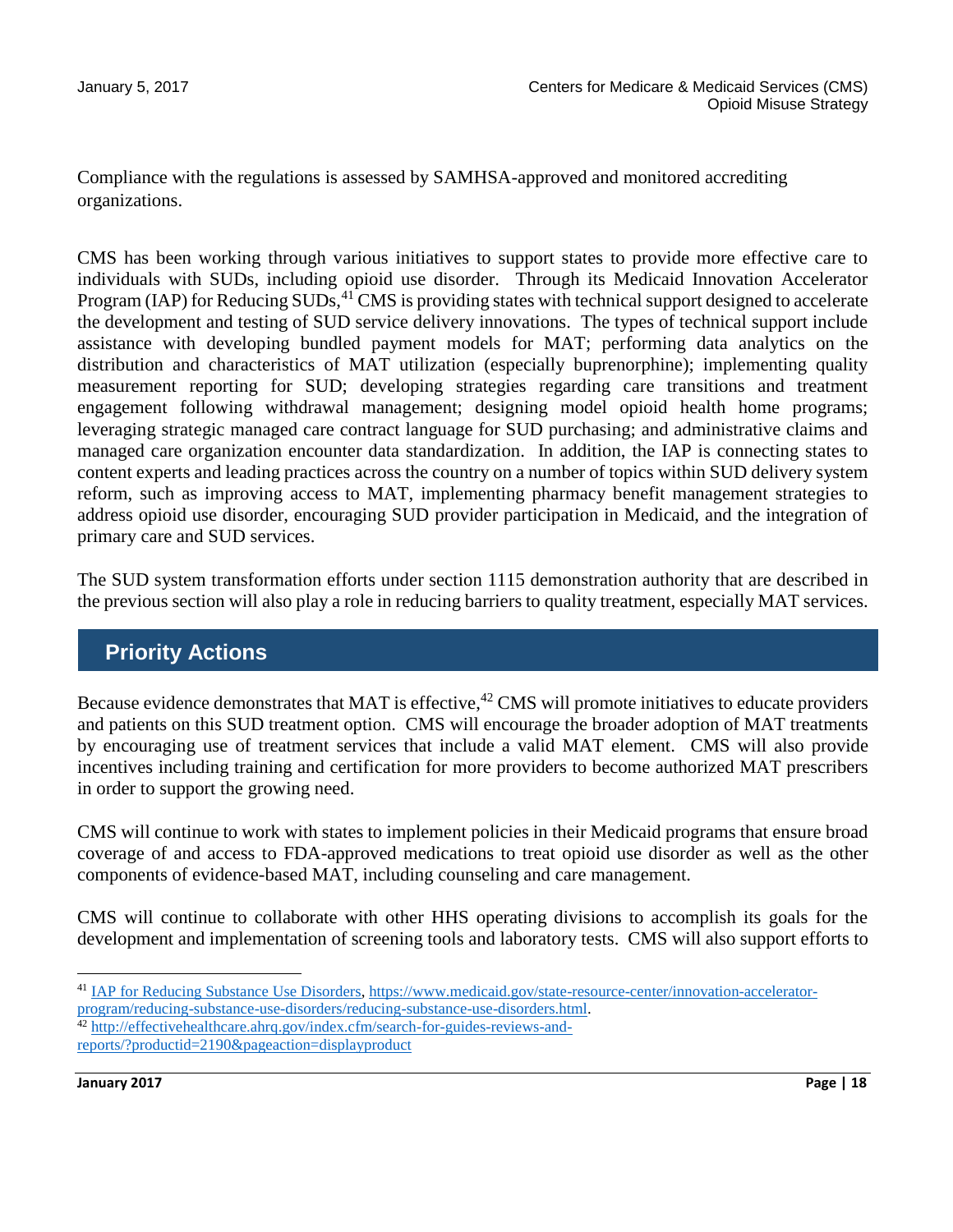develop guidance on when to use which screening tools and tests (*e.g.*, based on personal risk history, population, dose or treatment period threshold, identified behaviors, etc…). The agency will also explore the addition of an opioid screening tool to the existing Inpatient Psychiatric Facility Quality Reporting measures in an effort to identify opioid SUD in disadvantaged populations.

CMS will strengthen messaging and accelerate widespread adoption of MAT practice by collaborating with Substance Abuse and Mental Health Services Administration (SAMSHA) and other HHS agencies. CMS will also partner with other HHS agencies to de-stigmatize opioid-related SUD to encourage more affected patients to seek treatment.

CMS will evaluate health plan coverage and financial barriers to SUD treatment in an effort to identify and address those key barriers. For example, CMS will collect and analyze utilization data on MAT medications and will assess MAT insurance coverage and out-of-pocket costs to patients. Based on the results of those findings, CMS will focus efforts to address financial and health plan barriers.

## **Metrics**

CMS is in the exploratory phase of identifying metrics to quantify and track progress in each priority area. For *priority area 3*, metrics are currently under consideration in the following areas:

- Percentage of physicians treating a beneficiary diagnosed with opioid use disorder who prescribed one or more MAT medications.
- Percentage of health plans that include access to MAT in their contracts with providers.
- Comparison of number of Part D prescription drug events (PDEs) for buprenorphine-naloxone across calendar years (looking for an increase in PDEs year-to-year).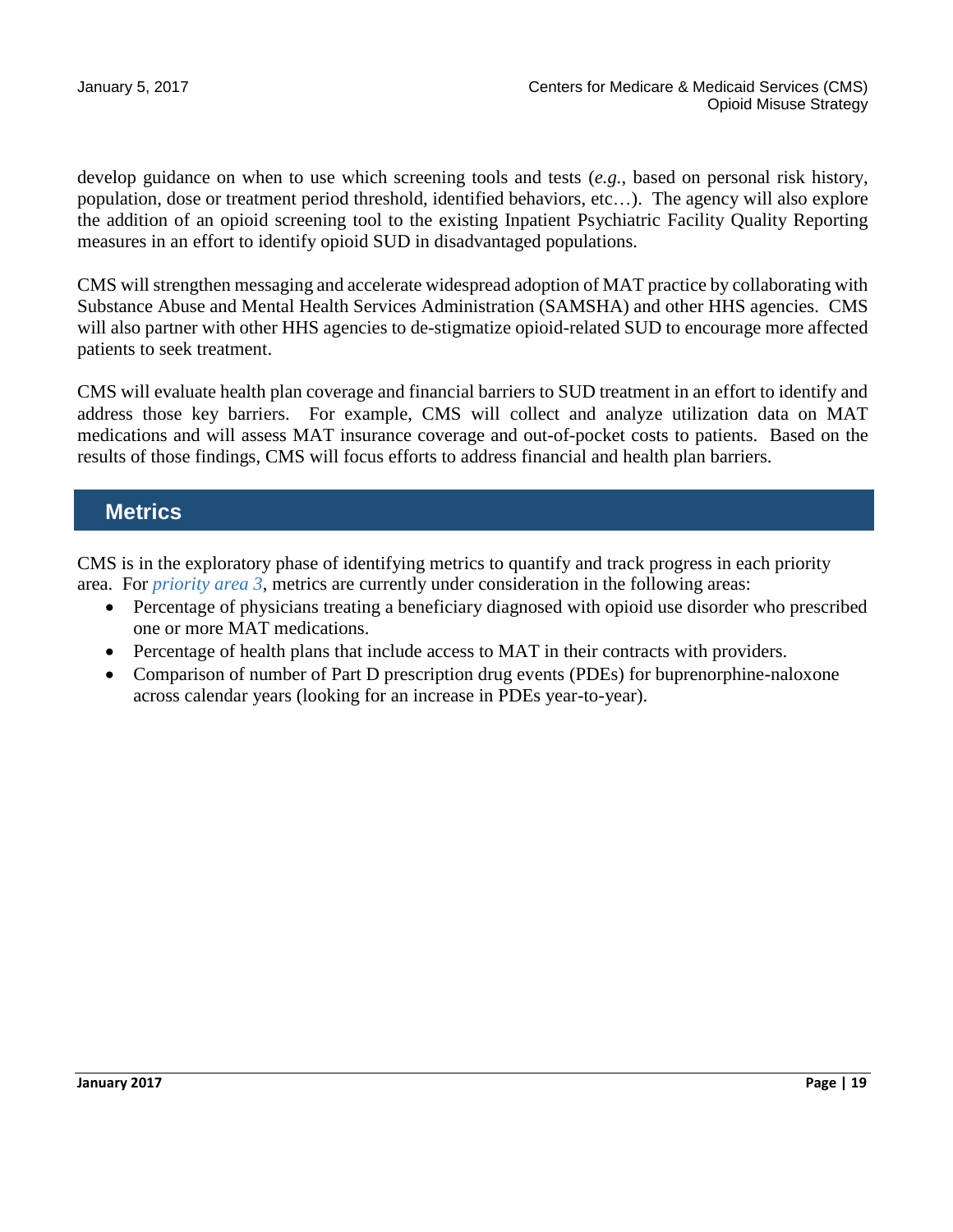## **PRIORITY AREA 4**

Increase the use of evidence-based practices for acute and chronic pain management.

This priority area aims to provide clinicians with relevant information on all treatment options to help inform and improve their prescribing practices. An estimated one out of five patients with non-cancer related pain is prescribed opioids. While there are times that opioids may be a clinically justified option for the treatment of pain, evidence suggests that providers may be underutilizing alternative methods of treating pain. These alternative methods include the use of musculoskeletal exercises, cognitive behavioral therapy, multi-modal anesthesia approaches, and others.

### **OBJECTIVES**

- *4-1: Expand the use of best practices for evidence-based pain management*
- *4-2: Encourage the use of non-pharmacologic therapies, non-opioid pharmaceuticals, and multi-modal analgesia (MMA) as first options for pain management*

### **Desired Outcomes**

Health care providers would have substantial knowledge of the current best practices for pain management. They would begin a therapy regimen by first establishing treatment goals with all patients, including realistic goals for pain and function. Providers would prescribe non-opioids and non-pharmacologic alternative and adjuvant treatments as first line therapies and conduct regular reviews with patients of the effectiveness of the treatment plans. If opioid therapy is later identified as a need, providers would discuss the known risks and potential benefits of opioid therapy with their patients. The provider and patient would also consider how opioid therapy will be tapered and discontinued if its benefits do not continue to outweigh risks. Providers would begin by prescribing the lowest effective dosage of an immediate-release opioid and would avoid any extended-release formulations. Providers would conduct regular and regimented reviews of the effectiveness of the dose regimen and would monitor for adverse effects.

Research would also increase the focus on identifying methods for migrating the significant number of chronic pain patients with long standing opioid use to other medications along with alternative modalities. Without initiating other medications at the same time as alternative therapies, these patients may vigorously resist reducing or giving up the opioids that for many years have allowed them to manage their pain at tolerable levels and lead functional lives. The benefit of tolerable pain levels and functional lives may outweigh the risk of opioid use for these patients.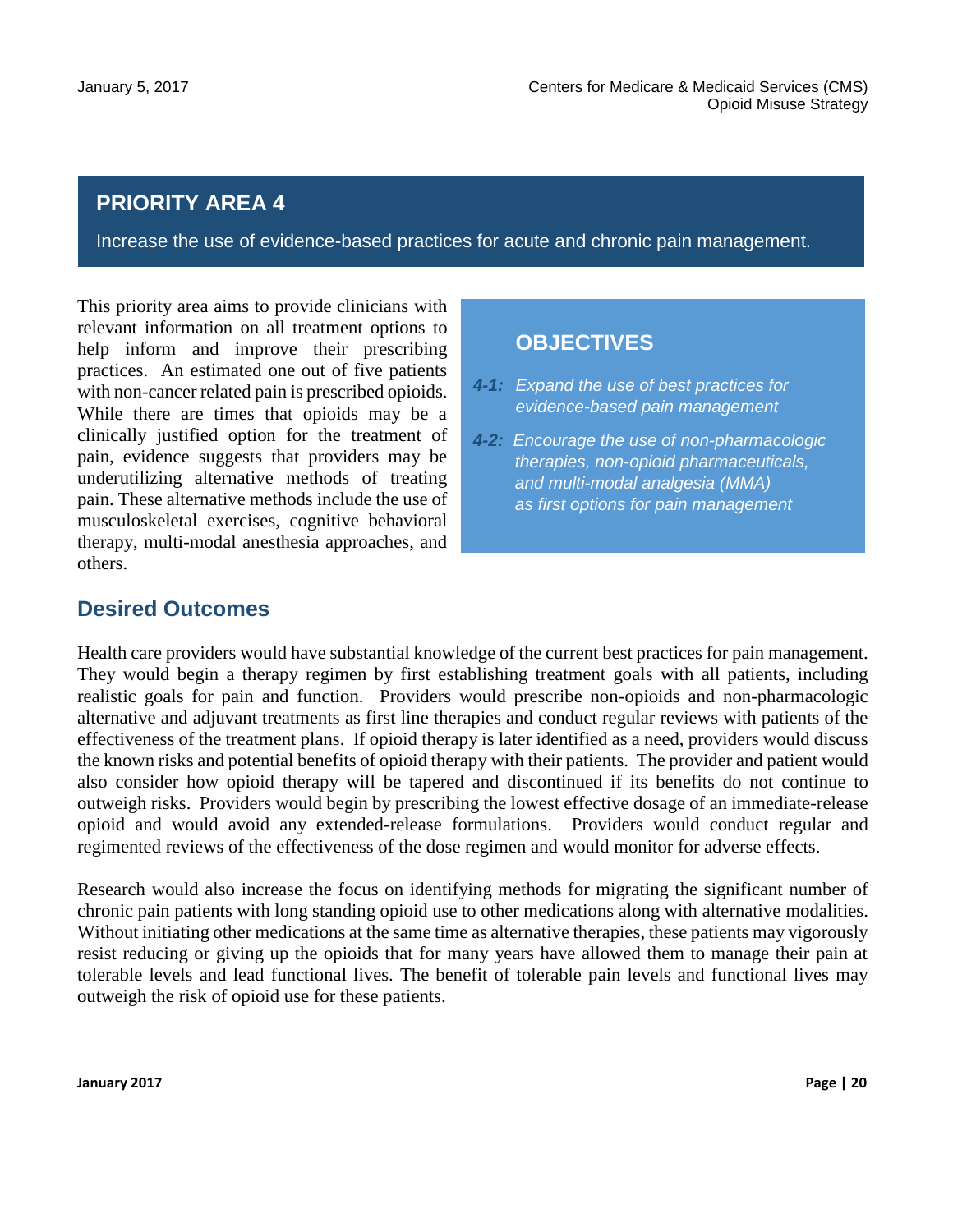Patients would have an awareness of the negative and dangerous side effects of opioid medications that make opioids an inappropriate first-line treatment option in most cases. Patients would anticipate nonopioid medication options and non-pharmacologic alternative treatments as their initial treatments, and would be empowered to communicate regularly with their clinician regarding the effectiveness of their pain treatments and any side effects.

Recognizing its critical role in promoting and reinforcing appropriate treatment approaches, Medicare, Medicaid, and Marketplace plans would cover therapies that are consistent with CMS's evidentiary standards.

### **Current CMS Projects**

#### *Objective 4-1:*

*Expand the use of best practices for evidence-based pain management*

CMS has a number of initiatives underway to increase the use of recommended evidence-based practices for pain management. CMS provides outreach regarding best practices and technical assistance through the Transforming Clinical Practice Initiative's Practice Transformation Networks. CMS has distributed publications on evidence-based prescribing practices to providers, often in coordination with other HHS agencies, including the Office of the Surgeon General.

For Medicare beneficiaries, CMS implemented Explanation of Benefits inserts for Part C & D beneficiaries that include information on prescription drug misuse, abuse, and proper disposal to raise awareness of these issues. CMS's Partnership for Patients' Hospital Improvement Innovation Networks also promoted hospital-based interventions such as EHR protocols, trainings, webinars, and education activities that could lead to reduced opioid-related ADEs and improved outcomes overall. One such educational effort was the American Board of Internal Medicine (ABIM) Foundation's *Choosing Wisely®* Program, which facilitated conversations between patients and providers regarding medication options.

#### *Objective 4-2:*

*Encourage the use of non-pharmacologic therapies, non-opioid pharmaceuticals, and multi-modal analgesia (MMA) as first options for pain management*

CMS is also playing a part in expanding the evidence base to identify and support effective nonpharmacologic therapies and additional non-opioid pharmaceuticals. The agency's key role is to identify services that need more evidence to support coverage by Medicare and other health plans. CMS then collaborates with research-focused HHS agencies, such as NIH, who can concentrate research on these need areas.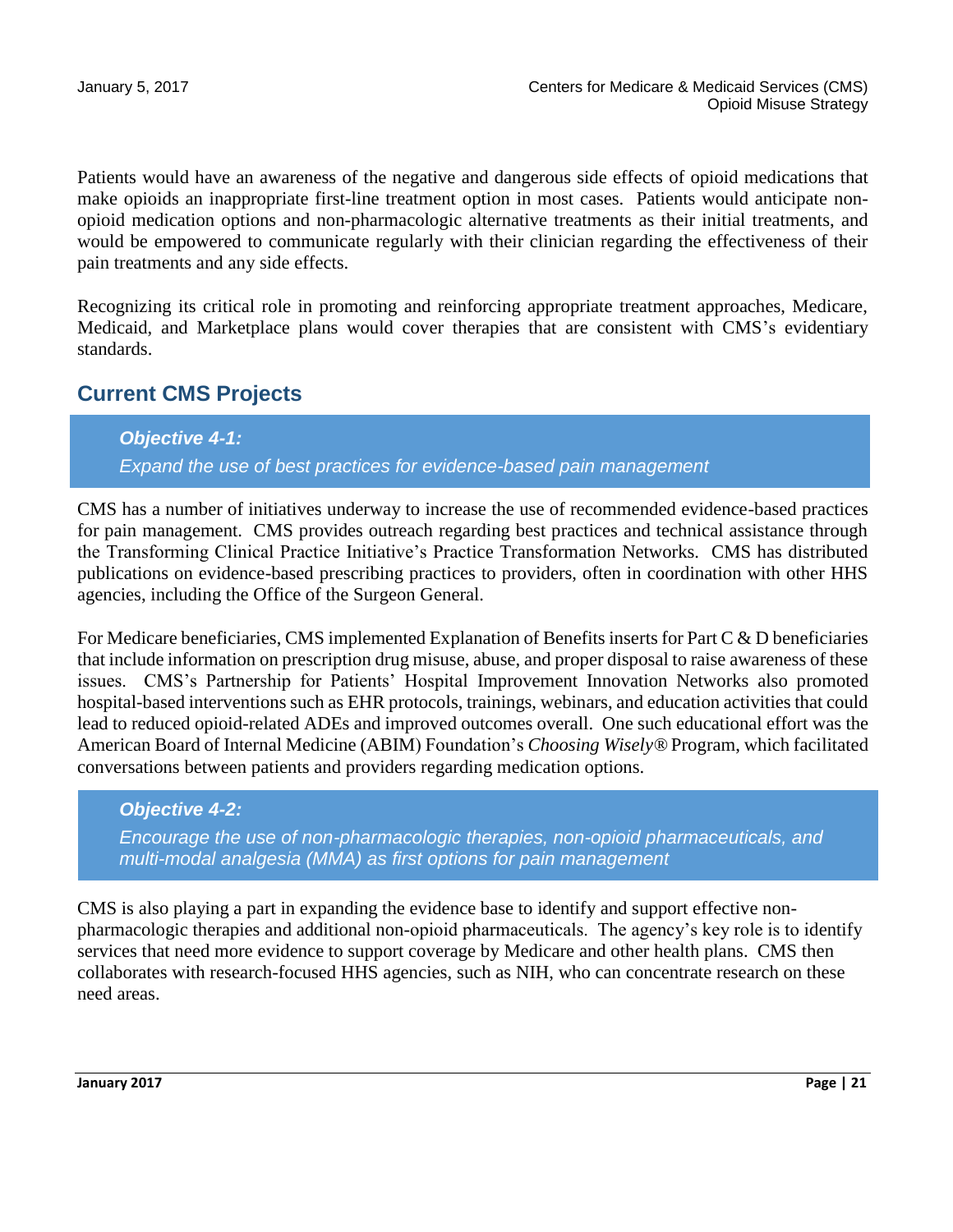## **Priority Actions**

The focus of CMS's immediate efforts under this priority area is twofold. First, identify non-covered treatments that already have sufficient evidence in order to quickly expand coverage of those therapies; for example, for certain common pain conditions, such as chronic lower back pain, CMS is exploring ways to streamline coverage of evidence-supported alternative therapies.

Secondly, educate providers and beneficiaries in order to improve provider utilization of evidence-based treatments and adjust patient expectations appropriately. CMS will use various bulletins to communicate these expectations to providers. The bulletins will emphasize the short vs. long term costs associated with opioid treatments vs. alternative therapies, and will provide guidance on how best to apply current available research. CMS will also develop a communications framework to educate patients.

CMS's long term priorities focus on broadening coverage and increasing utilization of therapies that are proven to be effective. This approach will accelerate identification and implementation of effective alternative treatments for pain.

CMS will partner with other HHS agencies to thoroughly address research limitations. We will first evaluate the level and type of evidence needed to support or exclude different treatment modalities from coverage. With its partner agencies, CMS will support development of the necessary evidence to determine the effective treatments for different populations and types of pain. Furthermore, CMS will seek evidence on how best to promote adoption of the most effective treatments for all populations, so that all patients are able to achieve relief from pain consistent with their goals.

## **Metrics**

CMS is in the exploratory phase of identifying metrics to quantify and track progress in each priority area. For *priority area 4*, metrics are currently under consideration in the following areas: For prescribers enrolled in Medicare who prescribe Part D drugs:

- Percentage of opioid prescriptions issued vs. all opioid and non-opioid pain management medication prescriptions; vs. referrals to other treatment modalities
- Percentage participating in CMS-endorsed training on pain management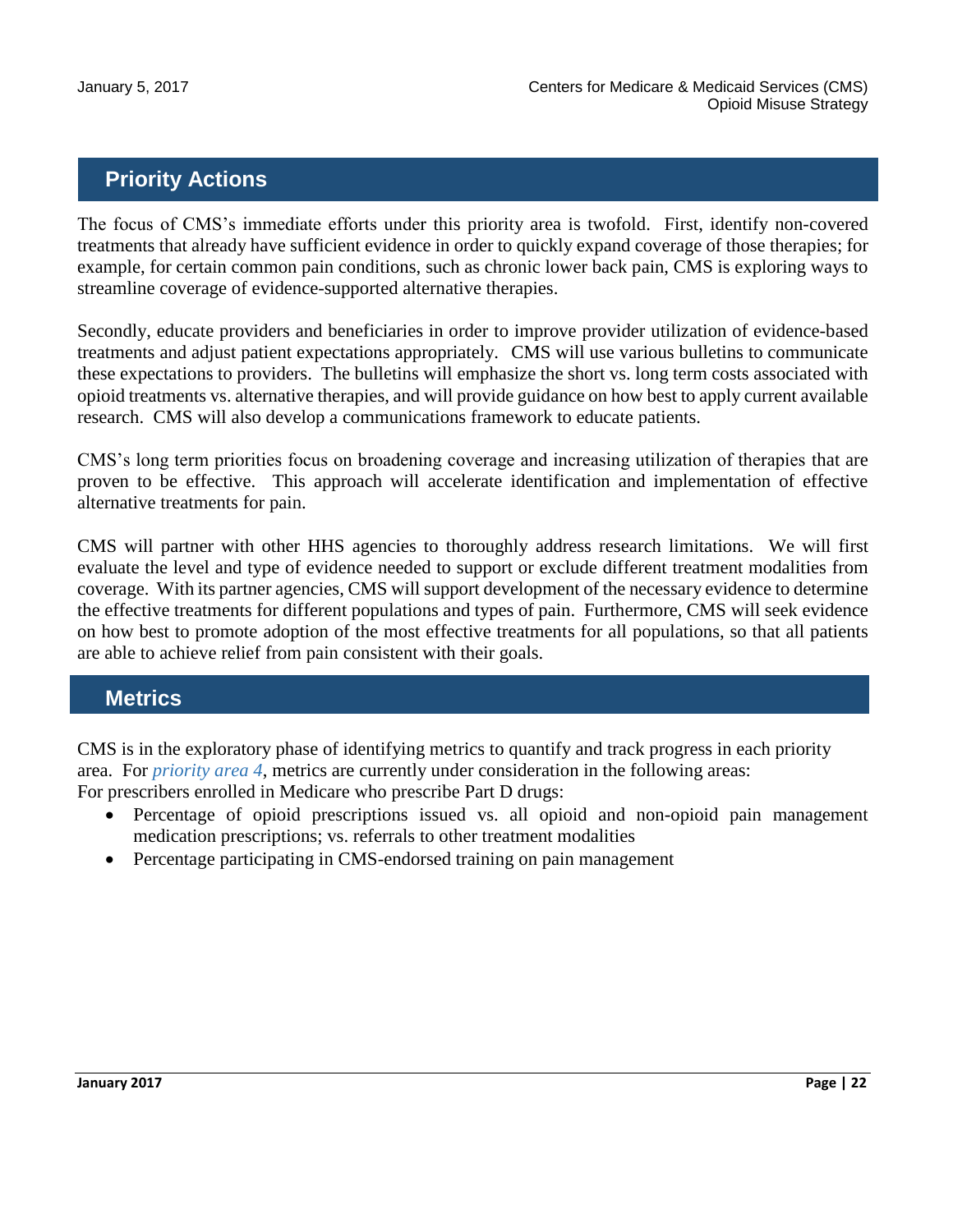## **HHS Collaboration**

#### **CMS has been proactive in engaging with other HHS operating divisions with regard to the opioid epidemic.**

CMS is working closely with other HHS agencies to share best practices, coordinate current efforts, and identify new opportunities for collaboration. This cross-agency collaboration will enable effective and efficient management of comparable or duplicative HHS efforts, and will ensure coordinated processing of activities for national release. Representative activities include, but are not limited to:

- Informational Bulletins on MAT for Substance Use Disorders with CDC, SAMHSA and NIH;
- Facilitation of the Surgeon General's letter campaign to 2.3 million clinicians to "Turn the Tide" on the prescription drug epidemic;
- Dissemination of the CDC *Guideline for Prescribing Opioids for Chronic Pain* through CMS QIO-QIN efforts to reduce adverse drug events for opioids;
- Discussions with CDC, FDA, and NIH regarding expansion of the evidence base to inform coverage determinations for alternative therapies.

In addition, CMS is currently involved in interagency collaboration forums including, but not limited to:

- HHS Behavioral Health Coordinating Council on Opioids;
- CMS/CDC/FDA/NIH interagency meetings;
- Office of National Drug Control Policy meetings;
- National Pain Strategy Implementation Steering Committee meetings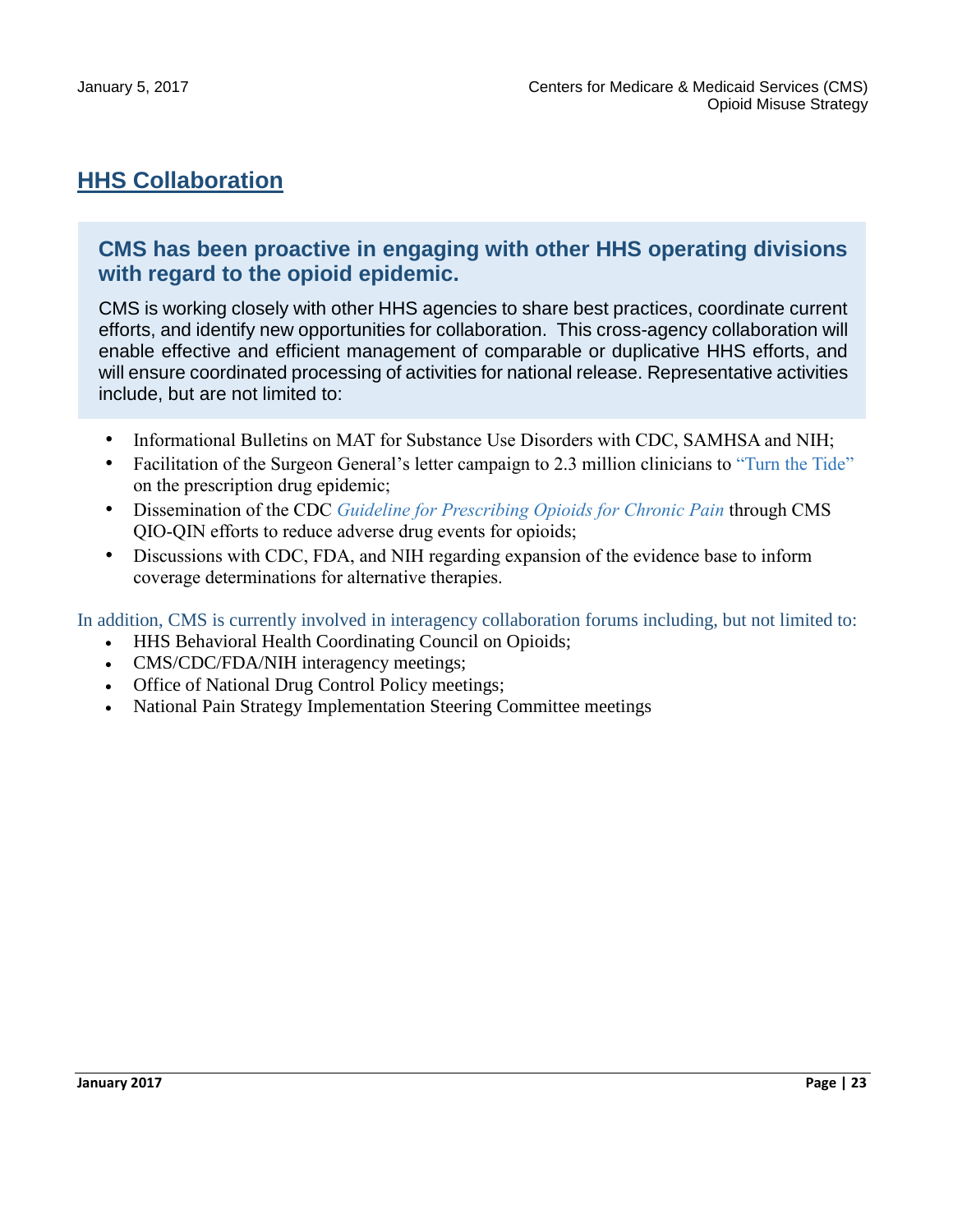## **Appendix: Summary of Highlighted Current Projects**

Across these four priority areas, over 40 CMS projects are currently underway, spanning education, policy, data transparency, quality improvement, and technical assistance. These initiatives target beneficiaries, clinicians, states, and other payers. Representative examples are described below. CMS is committed to building on existing activities and achieving significant progress toward accomplishing our objectives. We are also seeking opportunities for inter-agency collaboration to accelerate our response to the opioid epidemic.

*Note: Asterisks in table indicate that the named project is also linked to another Objective, which is listed after the asterisk for quick reference.*

| <b>Priority Area</b>                                                                                                                                                                                            | Objective                                                                                                                                   | <b>Projects</b>                                                                                                                                                                                                                                                                                                                                                                                                      |
|-----------------------------------------------------------------------------------------------------------------------------------------------------------------------------------------------------------------|---------------------------------------------------------------------------------------------------------------------------------------------|----------------------------------------------------------------------------------------------------------------------------------------------------------------------------------------------------------------------------------------------------------------------------------------------------------------------------------------------------------------------------------------------------------------------|
| Implement more<br>effective person-<br>centered and<br>population-based<br>strategies to<br>reduce risk of<br>opioid use<br>disorders,<br>overdoses,<br>inappropriate<br>prescribing,<br>and drug<br>diversion. | 1-1: Promote use of<br>evidence-based<br>opioid prescribing<br>guidelines<br>to the health care<br>community                                | Quality Improvement Organizations' (QIOs) Learning and Action Networks promote and disseminate<br>evidence-based best practices for management of high-risk medications such as opioids to recruited<br>providers and practitioners. The QIO Program also began a national campaign focused on gathering and<br>spreading best practices from the perspective of beneficiaries, patients, advocates, and caregivers. |
|                                                                                                                                                                                                                 | 1-2: Develop<br>additional tools for<br>states, beneficiar-<br>ies, providers, and<br>other stakeholders<br>to use opioids<br>appropriately | Provide informational inserts with Explanations of Benefits (EOBs) for Part C & D beneficiaries that<br>address prescription drug misuse and abuse and proper disposal to raise awareness of these issues.                                                                                                                                                                                                           |
|                                                                                                                                                                                                                 |                                                                                                                                             | Released an informational bulletin to state Medicaid agencies on preventing opioid-related harms                                                                                                                                                                                                                                                                                                                     |
|                                                                                                                                                                                                                 |                                                                                                                                             | Conduct stakeholder engagement activities on additional pharmacy drug utilization strategies<br>and actions Medicaid programs can take to address opioid prescription misuse and abuse                                                                                                                                                                                                                               |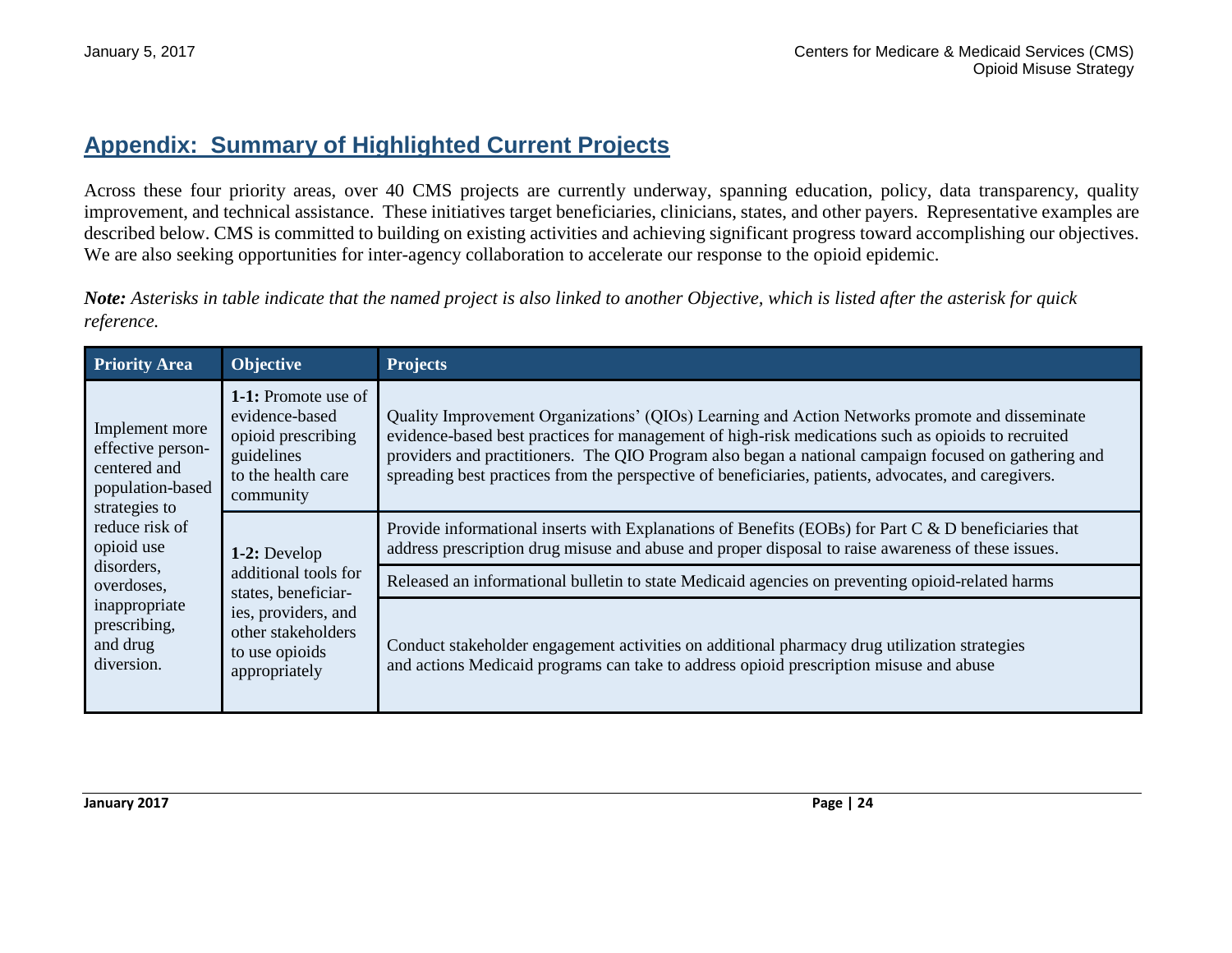| <b>Priority Area</b> | Objective                                                                                                                                                                | <b>Projects</b>                                                                                                                                                                                                                                                                                                                                                                                                                                                                                                             |
|----------------------|--------------------------------------------------------------------------------------------------------------------------------------------------------------------------|-----------------------------------------------------------------------------------------------------------------------------------------------------------------------------------------------------------------------------------------------------------------------------------------------------------------------------------------------------------------------------------------------------------------------------------------------------------------------------------------------------------------------------|
|                      |                                                                                                                                                                          | White House Social and Behavioral Sciences Team (SBST) facilitated collaborative research with CMS to<br>study the effects of an informative letter to providers on reducing inappropriate prescribing of drugs with a<br>high likelihood of abuse to beneficiaries enrolled in Medicare Part D. Language that is identified as effective<br>in the current letter, focused on an atypical antipsychotic, $43$ may be adapted to future messaging campaigns<br>about opioids.*1-3                                           |
|                      |                                                                                                                                                                          | For prescribers and pharmacists, CMS developed the following publications: Prescription Opioids: An<br>Overview for Prescribers and Pharmacists, Buprenorphine: A Primer for Prescribers and Pharmacists, and<br>What is a Prescriber's Role in Preventing the Diversion of Prescription Drugs?                                                                                                                                                                                                                             |
|                      |                                                                                                                                                                          | Overutilization Monitoring System (OMS) provides Part D plans with quarterly reports on high risk<br>beneficiaries; in turn, sponsors provide CMS with their review of each beneficiary's case to demonstrate that<br>they have established reasonable and appropriate drug utilization management programs.*1-3                                                                                                                                                                                                            |
|                      | 1-3: Provide<br>stakeholders with<br>accurate, timely,<br>and actionable<br>information on how<br>to use clinical and<br>pharmaceutical data<br>to decrease<br>overdoses | Medicare Part D Opioid Prescriber Summary File presents information on the individual opioid prescribing<br>rates (for new prescriptions as well as refills) of prescribers that prescribe Part D drugs. This public data set<br>provides information on (1) the number and percentage of prescription claims for opioid drugs, and (2) each<br>provider's name, specialty, state, and zip code. The file can be used to explore the impact of prescribing<br>practices of controlled substances on vulnerable populations. |
|                      |                                                                                                                                                                          | White House Social and Behavioral Sciences Team (SBST) facilitated collaborative research with CMS to<br>study the effects of an informative letter to providers on reducing inappropriate prescribing of drugs with a<br>high likelihood of abuse to beneficiaries enrolled in Medicare Part D. Language identified as effective in the<br>current letter, focused on an atypical antipsychotic, $42 \text{ may be adapted to future messaging campaigns about}$<br>opioids.*1-2                                           |

 $\overline{\phantom{a}}$ 43 Sacarny, A., Le, J., Tetkoski, F., Yokum, D., Agrawal, S. (2016). Effect of Review Notification Letters on the Volume and Guideline-Conformity of Quetiapine Prescribing: A Randomized Clinical Trial. Unpublished study.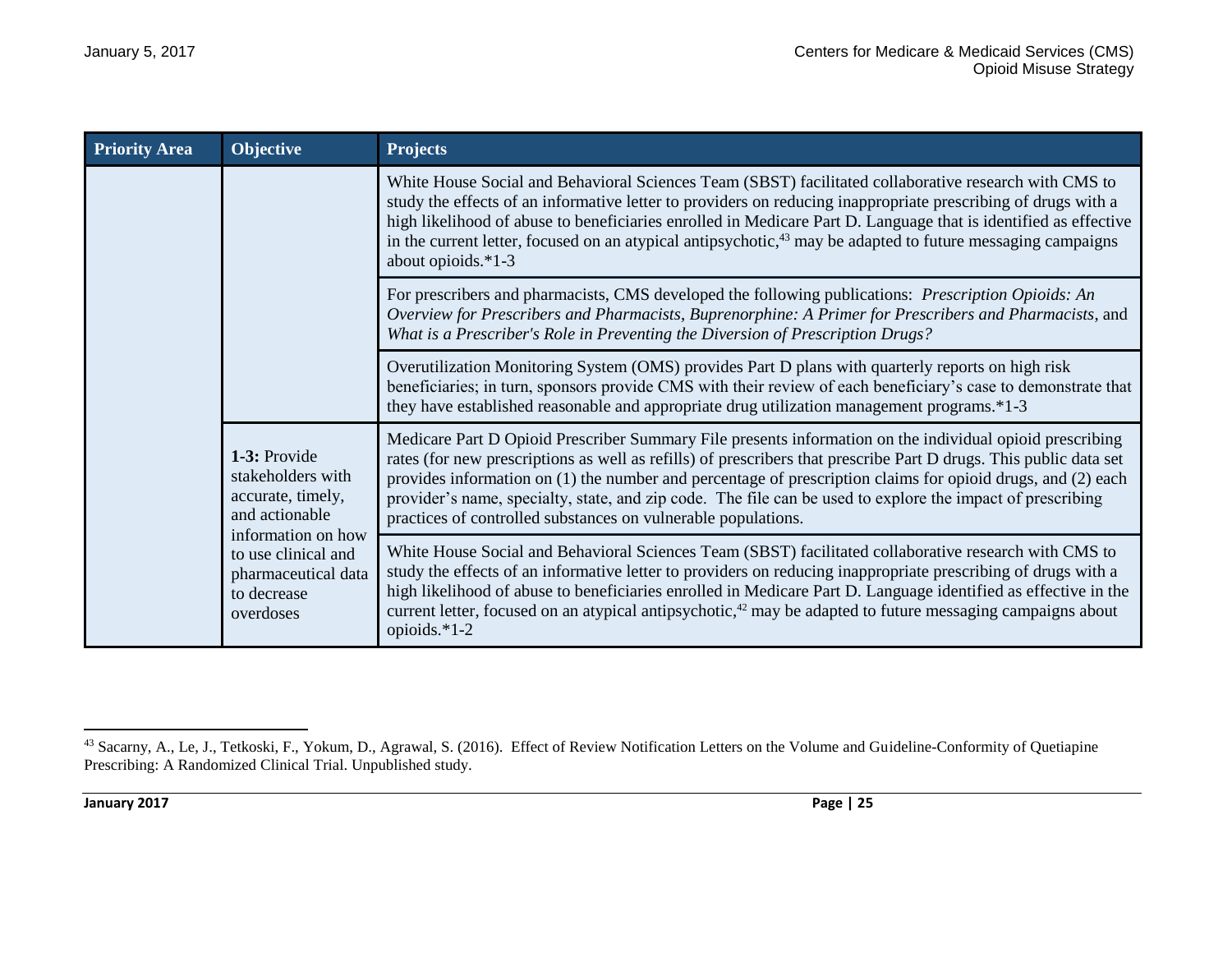| <b>Priority Area</b> | <b>Objective</b> | <b>Projects</b>                                                                                                                                                                                                                                                                                                                                                                                                                                                                                                                                                                                                                                                                                                                                                                                                                                                                                                                                                                                                                                                                                                                       |
|----------------------|------------------|---------------------------------------------------------------------------------------------------------------------------------------------------------------------------------------------------------------------------------------------------------------------------------------------------------------------------------------------------------------------------------------------------------------------------------------------------------------------------------------------------------------------------------------------------------------------------------------------------------------------------------------------------------------------------------------------------------------------------------------------------------------------------------------------------------------------------------------------------------------------------------------------------------------------------------------------------------------------------------------------------------------------------------------------------------------------------------------------------------------------------------------|
|                      |                  | National Benefit Integrity Medicare Drug Integrity Contractor (NBI MEDIC) conducts proactive data<br>analysis to identify potential fraud, waste and abuse involving controlled substances. Data analyses include<br>identifying trends, anomalies, and questionable physician and pharmacy practices involving prescription<br>opioids in order to identify outliers, educate plan sponsors, and recover improper payments, as well as make<br>referrals to law enforcement when appropriate. Examples include:<br>Quarterly Pharmacy Risk Assessment, which categorizes pharmacies as high, medium, or low<br>$risk; *1-4$<br>Prescriber Risk Assessment, which provides a peer comparison of Schedule II controlled<br>substances;*1-4<br>"Trio Prescriber" initiative, which identifies providers who prescribe beneficiaries a<br>combination of an opioid, benzodiazepine, and the muscle relaxant carisoprodol; and<br>Identified improper payments for drugs inappropriately covered under the Part D program without a<br>$\bullet$<br>prior authorization; for example, Transmucosal Immediate Release Fentanyl (TIRF).*1-4 |
|                      |                  | Overutilization Monitoring System (OMS) provides Part D health plans with quarterly reports on high risk<br>beneficiaries; in turn, sponsors provide CMS with their review of each beneficiary's case to demonstrate that<br>they have established reasonable and appropriate drug utilization management programs.*1-2                                                                                                                                                                                                                                                                                                                                                                                                                                                                                                                                                                                                                                                                                                                                                                                                               |
|                      |                  | Facilitate sharing of de-identified data among health plans in an effort to identify fraud schemes and<br>potential inappropriate prescribers. Part D plans can use CMS's information sharing platform to identify<br>leads for their own internal investigations and can report actions they have taken. *1-4                                                                                                                                                                                                                                                                                                                                                                                                                                                                                                                                                                                                                                                                                                                                                                                                                        |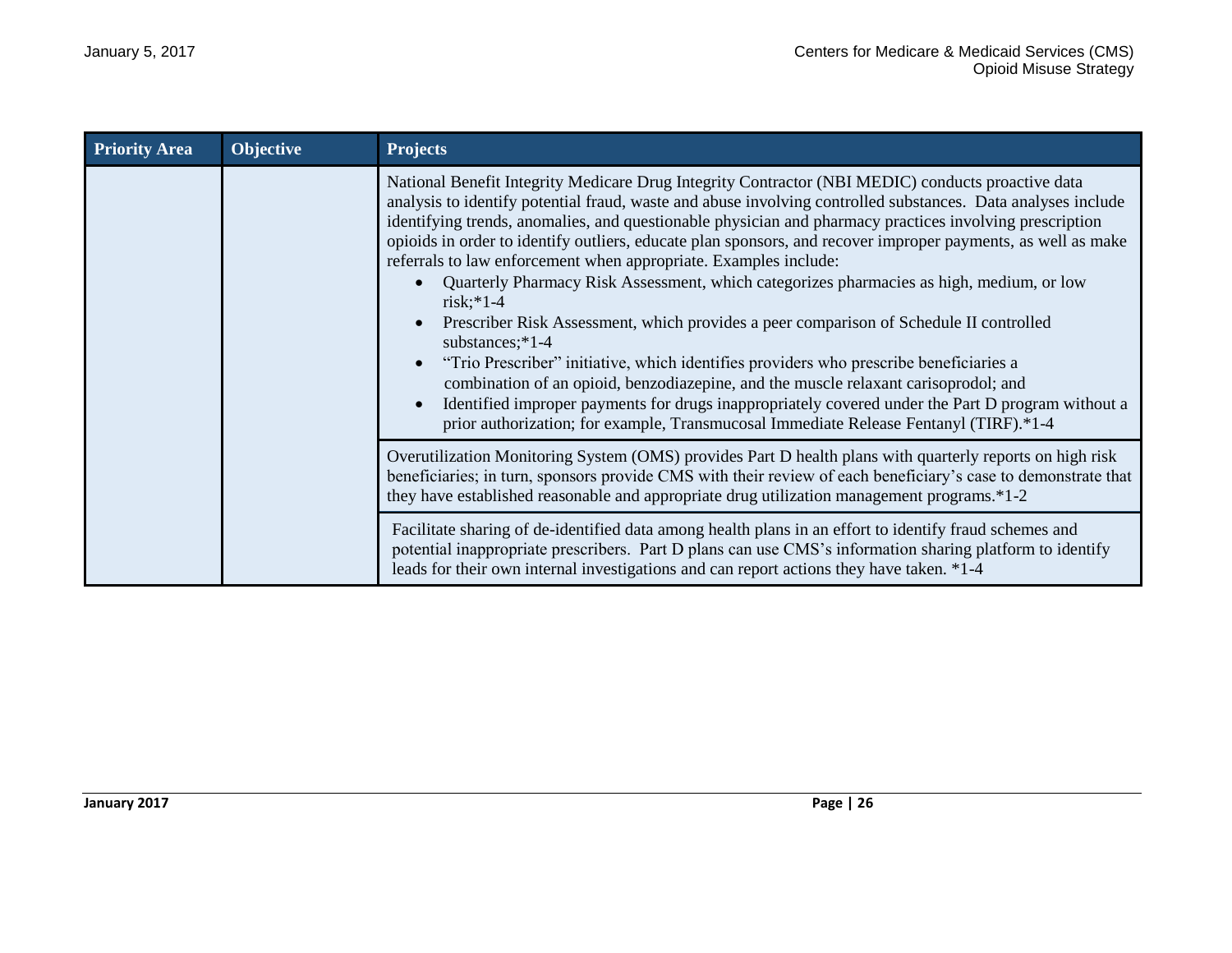| <b>Priority Area</b> | <b>Objective</b>                                                                                                                        | <b>Projects</b>                                                                                                                                                                                                                                                                                                                                                                                                                                                                                                                                                                                                                                                                                                                                                                                                                                                                                                                                                                                                                                                                                                                                           |
|----------------------|-----------------------------------------------------------------------------------------------------------------------------------------|-----------------------------------------------------------------------------------------------------------------------------------------------------------------------------------------------------------------------------------------------------------------------------------------------------------------------------------------------------------------------------------------------------------------------------------------------------------------------------------------------------------------------------------------------------------------------------------------------------------------------------------------------------------------------------------------------------------------------------------------------------------------------------------------------------------------------------------------------------------------------------------------------------------------------------------------------------------------------------------------------------------------------------------------------------------------------------------------------------------------------------------------------------------|
|                      | 1-4: Provide<br>stakeholders with<br>accurate and timely<br>information and<br>tools to decrease<br>the occurrence of<br>drug diversion | National Benefit Integrity Medicare Drug Integrity Contractor (NBI MEDIC) conducts proactive data<br>analysis to identify potential fraud, waste and abuse involving controlled substances. Data analyses include<br>identifying trends, anomalies, and questionable physician and pharmacy practices involving prescription<br>opioids in order to identify outliers, educate plan sponsors, and recover improper payments, as well as make<br>referrals to law enforcement when appropriate. Examples include:<br>Quarterly Pharmacy Risk Assessment, which categorizes pharmacies as high, medium, or low<br>$\bullet$<br>$risk$ :*1-3<br>Prescriber Risk Assessment, which provides a peer comparison of Schedule II controlled<br>$\bullet$<br>substances;*1-3<br>Pill Mill Doctor Project, which identifies prescribers with a high risk of fraud, waste<br>$\bullet$<br>and abuse in prescribing Schedules II-IV controlled substances;<br>Identified improper payments for drugs inappropriately covered under the Part D program without a<br>$\bullet$<br>prior authorization; for example, Transmucosal Immediate Release Fentanyl (TIRF).*1-3 |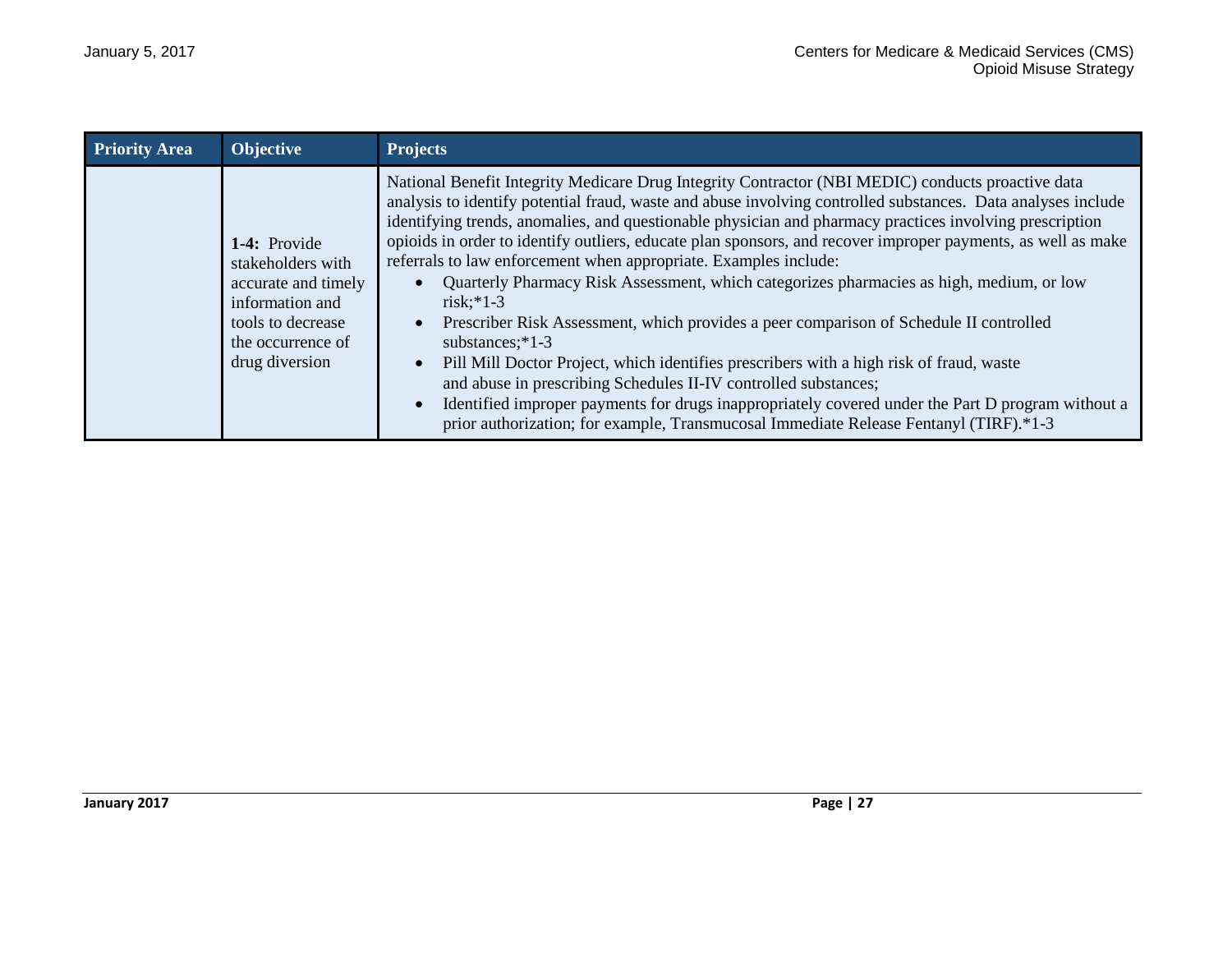| <b>Priority Area</b>                                                                      | Objective                                                                                  | <b>Projects</b>                                                                                                                                                                                                                                                                                                                                                                                                                                                                                                                                                                                                                                                                                                                                                                      |
|-------------------------------------------------------------------------------------------|--------------------------------------------------------------------------------------------|--------------------------------------------------------------------------------------------------------------------------------------------------------------------------------------------------------------------------------------------------------------------------------------------------------------------------------------------------------------------------------------------------------------------------------------------------------------------------------------------------------------------------------------------------------------------------------------------------------------------------------------------------------------------------------------------------------------------------------------------------------------------------------------|
|                                                                                           |                                                                                            | Facilitate sharing of de-identified data among health plans in an effort to identify fraud schemes and<br>potential inappropriate prescribers. Part D plans can use CMS's information sharing platform to identify<br>leads for their own internal investigations and can report actions they have taken. *1-3                                                                                                                                                                                                                                                                                                                                                                                                                                                                       |
|                                                                                           |                                                                                            | Compile annual Medicaid fee-for-service agency reports on state drug utilization review (DUR) program<br>activities and processes within the CMS Medicaid Drug Utilization Review State Comparison/Summary<br>Report, which is posted annually on the Medicaid.gov website.<br>Examples of activities and processes that Medicaid agencies use to ensure appropriate opioid utilization<br>include: placing quantity limits on opioids, monitoring the concurrent use of opioids and benzodiazepines,<br>employing PDMP requirements, and using tools that measure morphine milligram equivalents (MME) per<br>day. CMS also inquires about the use of patient review and restriction programs (i.e., lock-in programs) to<br>address potential prescription opioid misuse or abuse. |
|                                                                                           | 2-1: Increase the<br>use and distribution<br>of naloxone for<br>Medicare<br>beneficiaries. | Increase access to naloxone by requiring that the antidote appear on all Medicare Part D plan formularies.                                                                                                                                                                                                                                                                                                                                                                                                                                                                                                                                                                                                                                                                           |
| Expand<br>naloxone use,<br>distribution,<br>and access, when<br>clinically<br>appropriate |                                                                                            | Help to expand community-based naloxone distribution programs and trainings in overdose prevention and<br>response.*2-2                                                                                                                                                                                                                                                                                                                                                                                                                                                                                                                                                                                                                                                              |
|                                                                                           | 2-2: Increase the<br>use and distribution<br>of naloxone for<br>Medicaid<br>beneficiaries. | Assist states to develop Medicaid strategies that will further expand and improve access<br>to naloxone.                                                                                                                                                                                                                                                                                                                                                                                                                                                                                                                                                                                                                                                                             |
|                                                                                           |                                                                                            | Released informational bulletin encouraging states to add naloxone to their preferred drug lists.                                                                                                                                                                                                                                                                                                                                                                                                                                                                                                                                                                                                                                                                                    |
|                                                                                           |                                                                                            | Help to expand community-based naloxone distribution programs and trainings in overdose prevention and<br>response.*2-1                                                                                                                                                                                                                                                                                                                                                                                                                                                                                                                                                                                                                                                              |
|                                                                                           | 2-3: Promote<br>naloxone access<br>and coverage<br>among private<br>payers                 | Increase access to naloxone by requiring that the antidote appear on all Marketplace plan formularies.                                                                                                                                                                                                                                                                                                                                                                                                                                                                                                                                                                                                                                                                               |

**January 2017 Page | 28**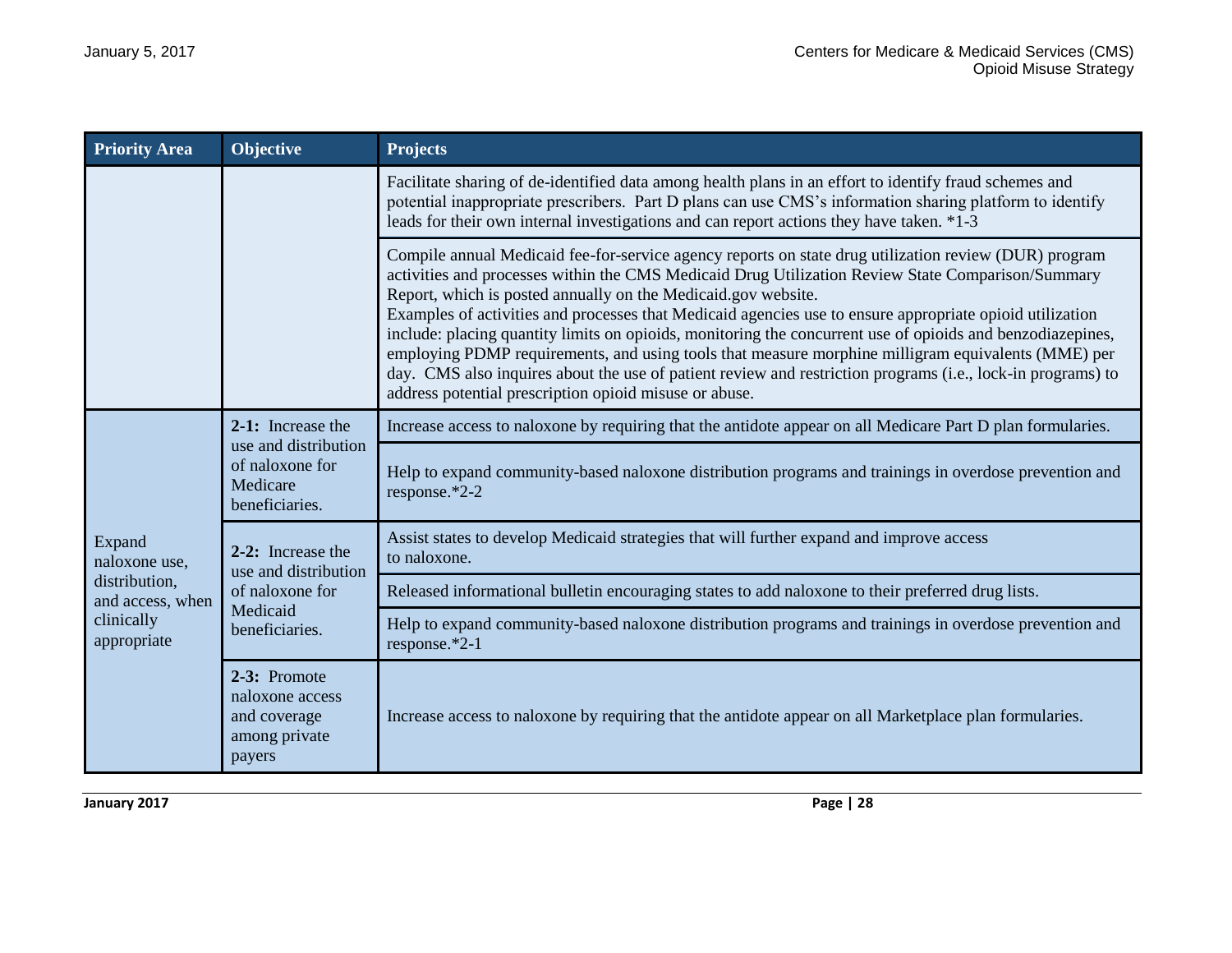| <b>Priority Area</b>                                                                                                                             | <b>Objective</b>                                                                                              | <b>Projects</b>                                                                                                                                                                                                                                                                                                                                    |
|--------------------------------------------------------------------------------------------------------------------------------------------------|---------------------------------------------------------------------------------------------------------------|----------------------------------------------------------------------------------------------------------------------------------------------------------------------------------------------------------------------------------------------------------------------------------------------------------------------------------------------------|
| Expand<br>screening,<br>diagnosis, and<br>treatment of<br>opioid use<br>disorders, with<br>an emphasis on<br>increasing access<br>to medication- | 3-1: Identify and<br>address coverage<br>barriers to<br>expansion of<br>screening that leads<br>to treatment. | Through its Medicaid Innovation Accelerator Program (IAP) for Reducing SUDs, CMS is providing states<br>with technical support designed to accelerate the development and testing of SUD service delivery<br>innovations.                                                                                                                          |
|                                                                                                                                                  |                                                                                                               | CMS has announced a new opportunity for states to obtain section 1115 demonstration authority for broad<br>and deep SUD system transformation efforts, enabling them to provide a full continuum of care by<br>introducing service, payment, and delivery system reforms to improve access to and quality of care for<br>individuals with SUD.*3-2 |
|                                                                                                                                                  |                                                                                                               | Provide outreach regarding best practices and technical assistance through the Transforming Clinical<br>Practice Initiative's Practice Transformation Networks.                                                                                                                                                                                    |
|                                                                                                                                                  | 3-2: Identify and<br>address barriers to<br>access to treatment<br>and MAT services.                          | CMS requires Part D formularies to include Part D drugs used for MAT, and mandates Part C coverage of<br>the behavioral health element of MAT services.                                                                                                                                                                                            |
| assisted<br>treatment                                                                                                                            |                                                                                                               | CMS encourages states to increase the availability of MAT to Medicaid beneficiaries.                                                                                                                                                                                                                                                               |
| $(MAT)$ .                                                                                                                                        |                                                                                                               | CMS is also working to expand the pool of providers eligible to deliver these services.                                                                                                                                                                                                                                                            |
|                                                                                                                                                  |                                                                                                               | CMS has announced a new opportunity for states to obtain section 1115 demonstration authority for broad<br>and deep SUD system transformation efforts, enabling them to provide a full continuum of care by<br>introducing service, payment, and delivery system reforms to improve access to and quality of care for<br>individuals with SUD.*3-1 |
| Increase use of<br>evidence-based<br>practices for<br>acute and                                                                                  | 4-1: Expand the<br>use of best<br>practices for                                                               | Provide outreach regarding best practices and technical assistance through the Transforming Clinical<br>Practice Initiative's Practice Transformation Networks.                                                                                                                                                                                    |
|                                                                                                                                                  |                                                                                                               | Distribute publications on evidence-based prescribing practices to providers, often in coordination with<br>other HHS agencies, including the Office of the Surgeon General.                                                                                                                                                                       |